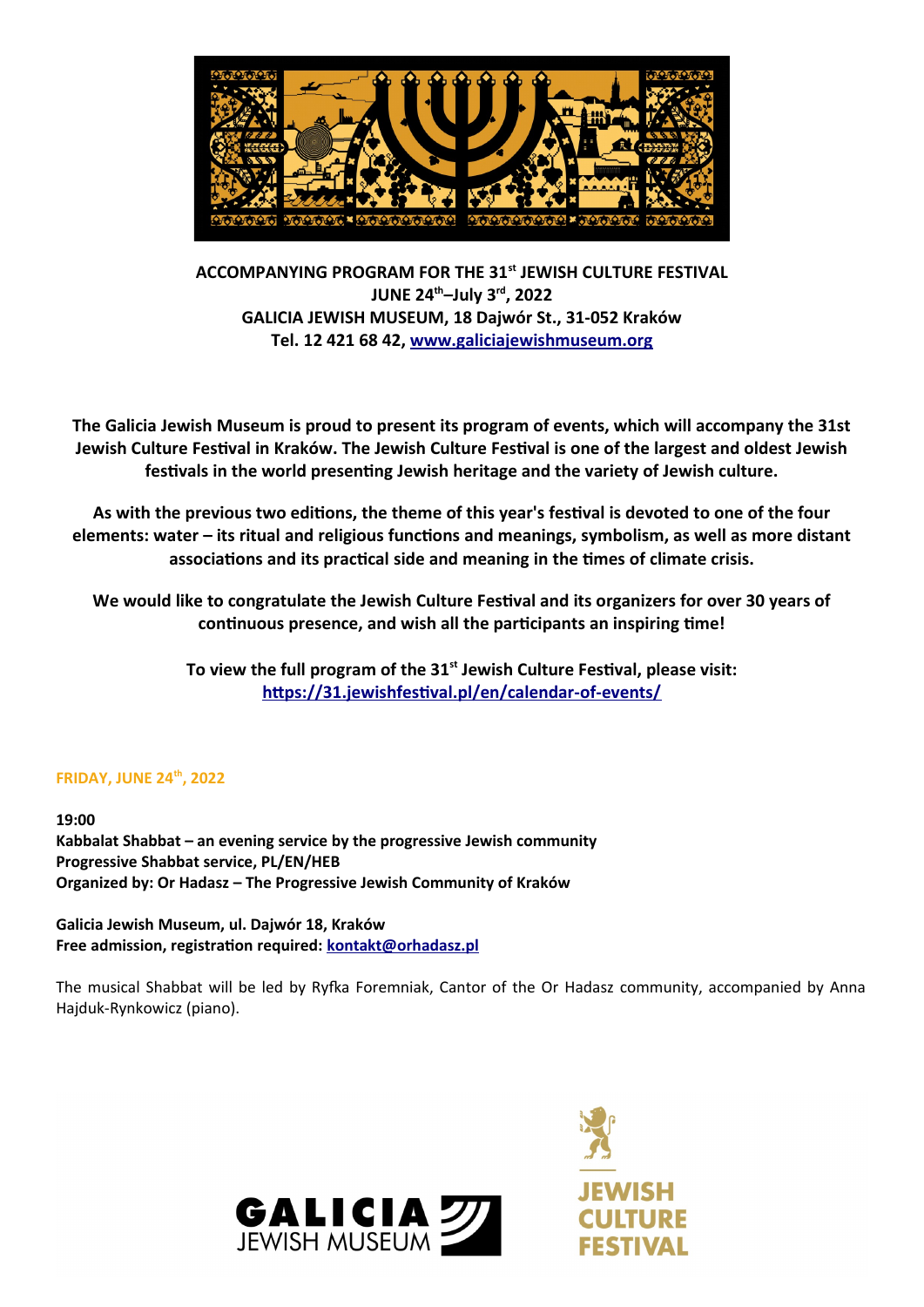

#### **SUNDAY, JUNE 26th, 2022**

**12:00**

**"Preserving Memory" Ceremony, PL/EN Organized by: Michael Traison Fund for Poland, Galicia Jewish Museum Partners: Google LLC, Howard Pianko, Louis Sorrell, Fundacja Rodziny Nissenbaumów This ceremony will be broadcasted live on the Galicia Jewish Museum Facebook fanpage**

**Galicia Jewish Museum, ul. Dajwór 18, Kraków Free admission**

This year marks the 25th edition of "Preserving Memory", the ceremony of honoring Poles preserving Jewish heritage in Poland.

Since the establishment of this unique award on the initiative of Michael H. Traison in 1998, several hundred non-Jewish Poles have been recognized for their work to preserve Jewish memory in Poland. This is an effort to recognize the selfless work of dedicated people who often work alone, on their own initiative, to ensure that Poland's Jewish heritage will be remembered. Their heroic stories are a testament to their selfless devotion.

**15:00 "New Realities of Jewish Heritage" – Opening session Conference, EN A conference marking the 10th anniversary of Jewish Heritage Europe Ruth Ellen Gruber, Edward Serotta, Prof. Jonathan Webber Organized by: Galicia Jewish Museum, Taube Center for Jewish Life & Learning, Jewish Heritage Europe Partner: Foundation for the Preservation of Jewish Heritage in Poland This conference will be broadcasted live on the Galicia Jewish Museum YouTube channel: [www.youtube.com/user/galiciajewishmuseum](http://www.youtube.com/user/galiciajewishmuseum)**

**Galicia Jewish Museum, ul. Dajwór 18, Kraków Free admission**

**16:40 "Update from Ukraine" Conference, EN Part of the conference "New Realities of Jewish Heritage" – A conference marking the 10th anniversary of Jewish Heritage Europe**



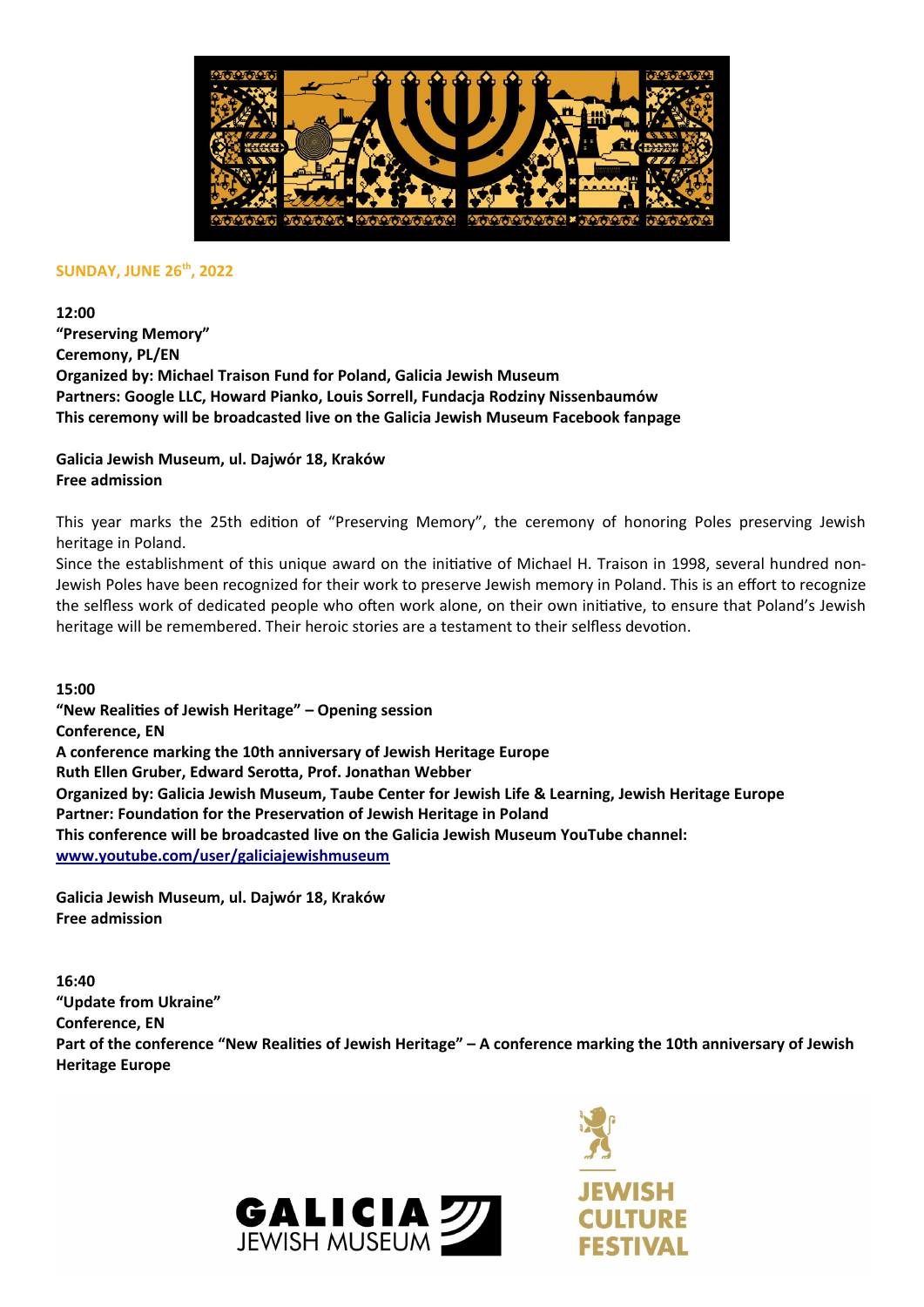

**Prof. Jason Francisco, Dr. Sofia Dyak, Vira Baldyniuk**

**Organized by: Galicia Jewish Museum, Taube Center for Jewish Life & Learning, Jewish Heritage Europe Partner: Foundation for the Preservation of Jewish Heritage in Poland This conference will be broadcasted live on the Galicia Jewish Museum YouTube channel: [www.youtube.com/user/galiciajewishmuseum](http://www.youtube.com/user/galiciajewishmuseum)**

**Galicia Jewish Museum, ul. Dajwór 18, Kraków Free admission**

**17:45 "Old Challenges. New Solutions" Conference, EN Part of the conference "New Realities of Jewish Heritage" – A conference marking the 10th anniversary of Jewish Heritage Europe Victor Sorenssen, Jakub Nowakowski, Anna Szentgyorgyi, Dr. Magdalena Waligórska Organized by: Galicia Jewish Museum, Taube Center for Jewish Life & Learning, Jewish Heritage Europe Partner: Foundation for the Preservation of Jewish Heritage in Poland This conference will be broadcasted live on the Galicia Jewish Museum YouTube channel: www.youtube.com/user/galiciajewishmuseum**

**Galicia Jewish Museum, ul. Dajwór 18, Kraków Free admission**

**19:00 "Proof of Identity", dir. Mikołaj Grynberg, Poland 2021, 40' – PL, subtitles: EN Film screening, PL/EN Inauguration of the film screening series "The Space of an Image: A Series of Films on Jewish Themes" After the screening we would like to invite you to a meeting with the director. Introduction by: Dr. Joanna Preizner Partner: Warsaw Jewish Film Festival, Camera of David Foundation**

**High Synagogue, ul. Józefa 38, Kraków (basement hall) Free admission**

Directorial debut of Mikołaj Grynberg, a distinguished writer, reporter and photographer, shortlisted for the Nike Literary Award (one of the most prestigious awards for Polish literature) and laureate of the Warsaw Literary Premiere. Author of the collections of short stories titled *Rejwach* and *Poufne*, Mikołaj Grynberg is best known for his



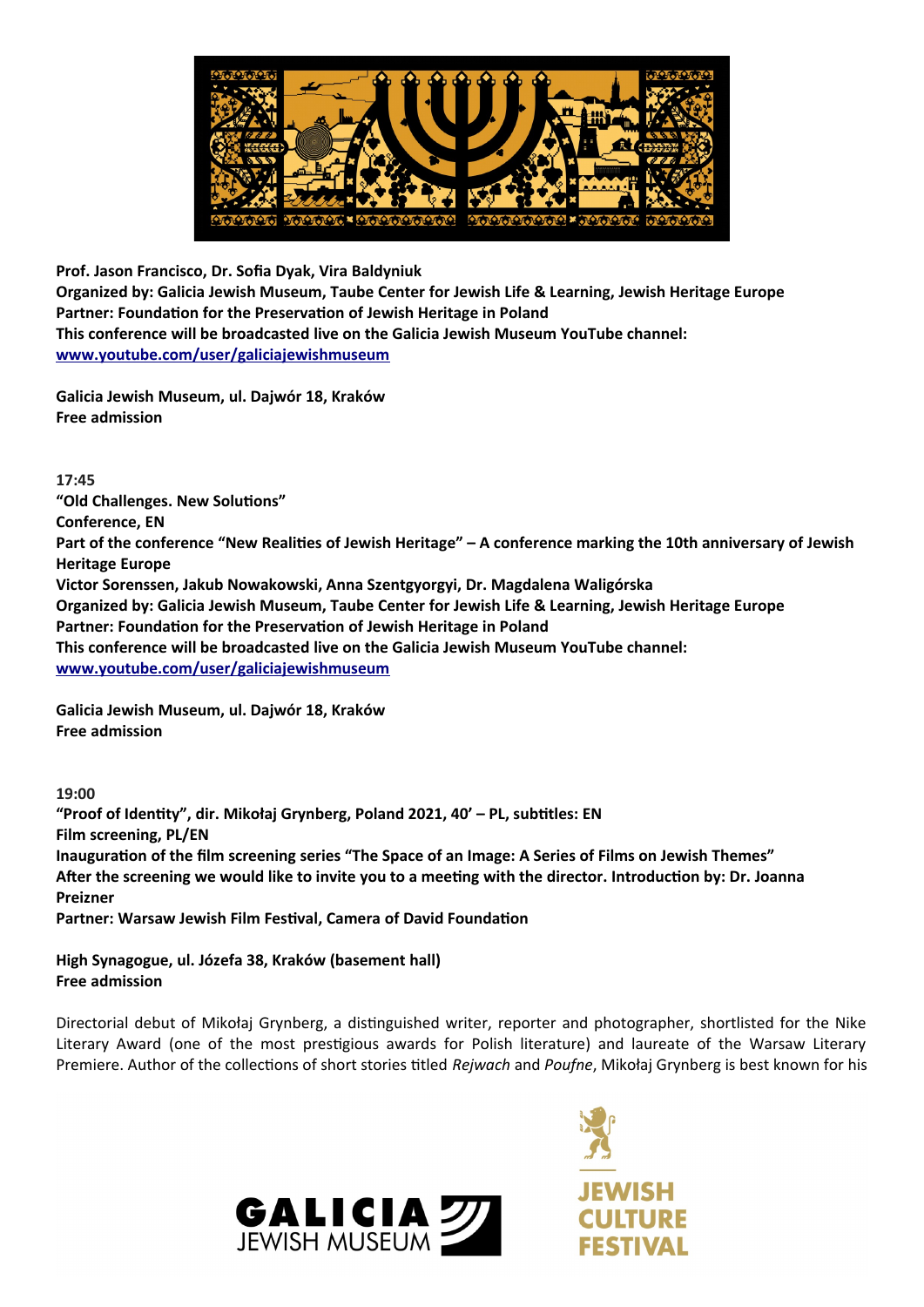

exceptionally incisive and honest conversations with the so-called "second generation", namely the children and grandchildren of Polish Jews who survived the Holocaust: *Ocaleni z XX wieku* (2012), *Oskarżam Auschwitz. Opowieści rodzinne* (2014) and *Księga wyjścia* (2018).

The film offers us a glimpse into the peculiarities of being a Polish Jew today, often beyond the grasp of those who have no contact with the Jewish community. Polish history is indeed exceptionally complex — many events that have taken place in Poland have made an enormous impact on the sense of identity of members of the Jewish community. However, this is by no means yet another film about Polish Jews. It is a universal portrayal of the present-day reality precisely because it poses the questions that concern us all — questions about who we are, about our families, about our fears and dreams, about Poland.

Mikołaj Grynberg does much more than merely pose questions to his protagonists on the stage of the POLIN Museum auditorium. His questions are addressed to each and every one of us.

**19:30 Polish Emigres & Exiles in Hollywood Ensemble for These Times Concert**

**Galicia Jewish Museum, ul. Dajwór 18, Kraków Tickets: 30 PLN To buy tickets online, click [here](https://tickets-online.galiciajewishmuseum.org/en/event/sunday-26-06-202219-30pm-ensemble-for-these-times-polish-emigres-exiles-in-hollywood).**

Ensemble for These Times (E4TT) returns to Krakow to perform favorites from the group's multi-year exploration of chamber music and film arrangements by composers who fled to Hollywood from Europe in the 1930s and '40s and established today's "Hollywood" sound, along with Polish composers of the same era

Ensemble for These Times (E4TT) – Winner of The American Prize in 2021 for Chamber Music Performance, Ensemble for These Times (E4TT) made its international debut in Berlin in 2012 and has toured in Poland, Spain, the U.S., and in Hungary, sponsored by the U.S. Embassy in Budapest. E4TT's three CDs have all medaled in the Global Music Awards; the group's latest recording, "The Guernica Project," commemorating the 85th anniversary of the horrific bombing of civilians in the Spanish Civil war and Picasso's iconic response to the tragedy, was just released on Centaur Records on June 17, 2022. The group focuses on 20th and 21st century music that is relevant, engaging, original and compelling—music that resonates with today and speaks to tomorrow and that harnesses the power of artistic beauty, intelligence, wit, lyricism, and irony to create a deep understanding of our times and the human condition—and was founded in 2007 as the Jewish Music & Poetry Project.

Nanette McGuinness – soprano Jakub Gucik – guest Cello Margaret Halbig – piano



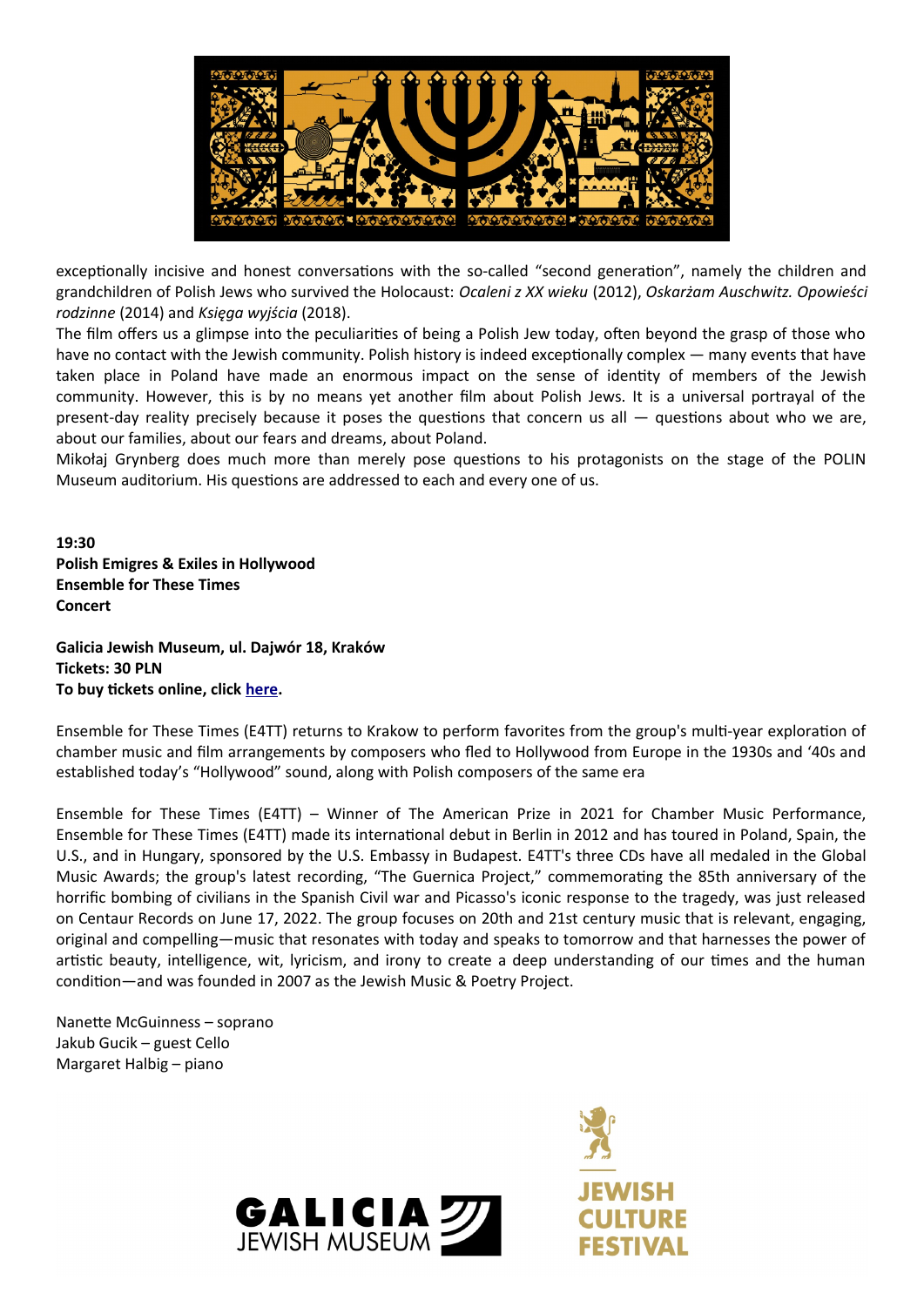

### **MONDAY, JUNE 27th, 2022**

**9:30**

**"Jewish Heritage as Education" Conference, EN Part of the conference "New Realities of Jewish Heritage" – A conference marking the 10th anniversary of Jewish Heritage Europe Dr. Sofia Dyak, Marta Eichelberger Jankowska, David Kraus, Edward Serotta Organized by: Galicia Jewish Museum, Taube Center for Jewish Life & Learning, Jewish Heritage Europe Partner: Foundation for the Preservation of Jewish Heritage in Poland This conference will be broadcasted live on the Galicia Jewish Museum YouTube channel: www.youtube.com/user/galiciajewishmuseum**

**Galicia Jewish Museum, ul. Dajwór 18, Kraków Free admission**

**11:00 EN, 12:00 PL Curatorial guided tour: "Sweet Home Sweet. A Story of Survival, Memory, and Returns" Monika Bielak, exhibition curator**

**Galicia Jewish Museum, ul. Dajwór 18, Kraków Free admission**

Ryszard Ores was born to a Jewish family in the center of Kraków. When WWII started in 1939, Richard was 15 years old. He survived and spent most of his life in the United States. But despite having lived in America for over fifty years, he remained closely connected to Poland. The exhibition "Sweet Home Sweet. A Story of Survival, Memory and Returns" tells the story of Ryszard Ores, his family, and their relationship with Poland which has lasted for almost 100 years.

The exhibition tour will be led by Monika Bielak, its co-curator and designer.

**11:05 "Art and Artists" Conference, EN Part of the conference "New Realities of Jewish Heritage" – A conference marking the 10th anniversary of Jewish Heritage Europe Natalia Romik, Shaul Bassi, Gabi von Seltmann, Adachiara Zevi**



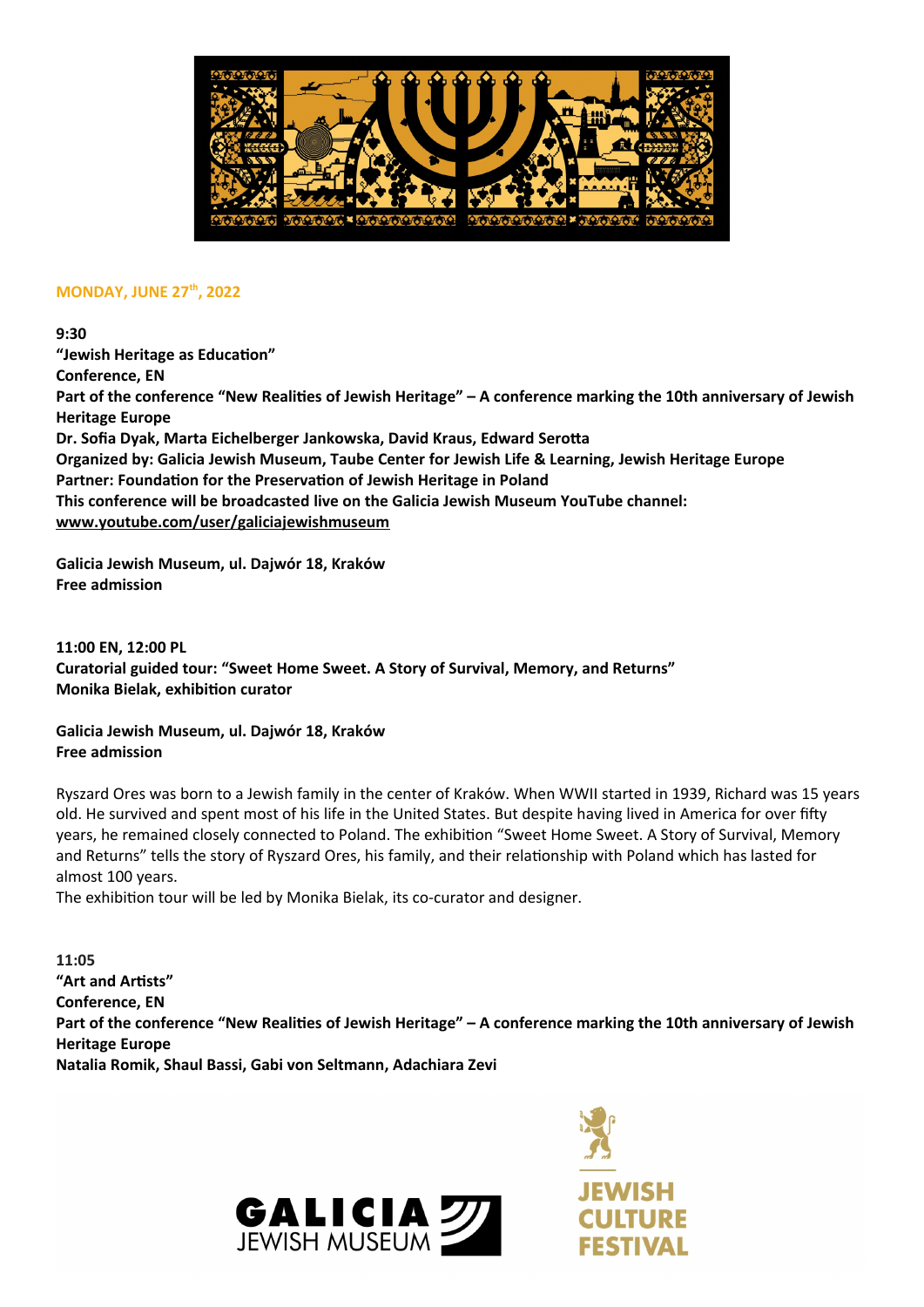

**Organized by: Galicia Jewish Museum, Taube Center for Jewish Life & Learning, Jewish Heritage Europe Partner: Foundation for the Preservation of Jewish Heritage in Poland This conference will be broadcasted live on the Galicia Jewish Museum YouTube channel: www.youtube.com/user/galiciajewishmuseum**

**Galicia Jewish Museum, ul. Dajwór 18, Kraków Free admission**

**13:30 "Jewish Heritage – Strategies" Conference, EN Part of the conference "New Realities of Jewish Heritage" – A conference marking the 10th anniversary of Jewish Heritage Europe Dr. Samuel D. Gruber, Dr. Maros Borsky, Piotr Puchta, Dr. Johannes Reiss Organized by: Galicia Jewish Museum, Taube Center for Jewish Life & Learning, Jewish Heritage Europe Partner: Foundation for the Preservation of Jewish Heritage in Poland This conference will be broadcasted live on the Galicia Jewish Museum YouTube channel: www.youtube.com/user/galiciajewishmuseum**

**Galicia Jewish Museum, ul. Dajwór 18, Kraków Free admission**

**15:05 "Photographers of Jewish Heritage" Conference, EN Part of the conference "New Realities of Jewish Heritage" – A conference marking the 10th anniversary of Jewish Heritage Europe Prof. Jason Francisco, Matyas Kiraly, Dr. Rudolf Klein, Monika Krajewska Organized by: Galicia Jewish Museum, Taube Center for Jewish Life & Learning, Jewish Heritage Europe Partner: Foundation for the Preservation of Jewish Heritage in Poland This conference will be broadcasted live on the Galicia Jewish Museum YouTube channel: www.youtube.com/user/galiciajewishmuseum**

**Galicia Jewish Museum, ul. Dajwór 18, Kraków Free admission**



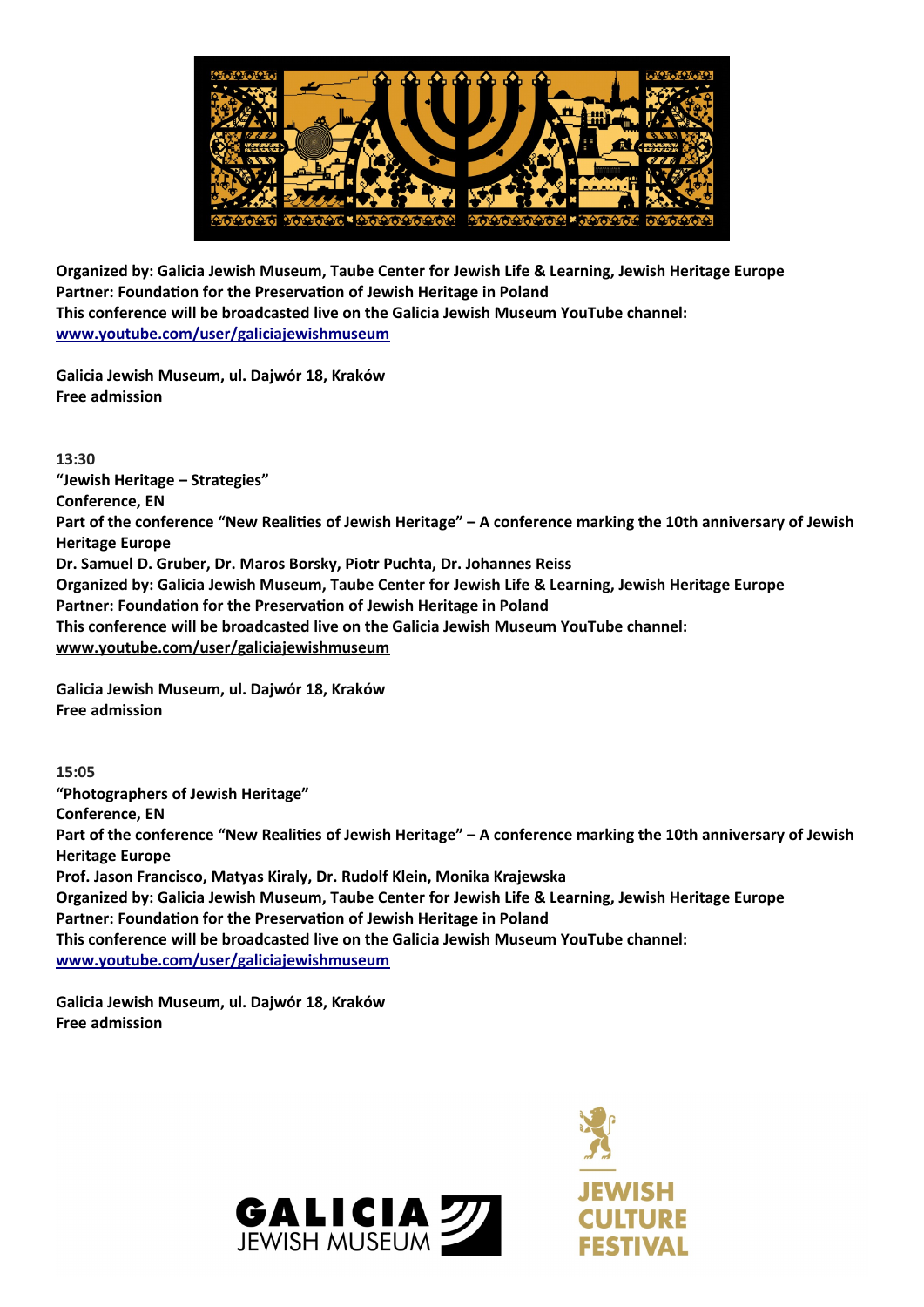

**16:40 "Jewish Heritage – Who Is It For?" Conference, EN Part of the conference "New Realities of Jewish Heritage" – A conference marking the 10th anniversary of Jewish Heritage Europe Michael Mail, Lilian Grootswagers, Michał Laszczkowski, Susanne Urban Organized by: Galicia Jewish Museum, Taube Center for Jewish Life & Learning, Jewish Heritage Europe Partner: Foundation for the Preservation of Jewish Heritage in Poland This conference will be broadcasted live on the Galicia Jewish Museum YouTube channel: www.youtube.com/user/galiciajewishmuseum**

**Galicia Jewish Museum, ul. Dajwór 18, Kraków Free admission**

**19:00, 20:30 "The Space of an Image: A Series of Films on Jewish Themes" Film screening, PL/EN Partner: Warsaw Jewish Film Festival, Camera of David Foundation**

**High Synagogue, ul. Józefa 38, Kraków (basement hall) Free admission**

# **19:00 "Asia", dir. Ruthy Pribar, Israel 2020, 85' – HE, RU, subtitles: PL, EN**

Asia concentrates on her job as a nurse while her daughter Vika hangs out at the skatepark with her friends. The two barely interact with each other, but their routine is shaken when Vika's health suddenly deteriorates. A heartbreaking, intimate story of a mother and teen daughter's belated relationship. Beautifully photographed and superbly acted, "Asia" was this year's Israeli Oscar contender. The role of Vika is played by Shira Haas, known for "Unorthodox" and "Shtisel".

#### **20:30 "Neighbors", dir. Mano Khalil, Switzerland / France 2021, 124' – AR, KUR, HE, TUR, subtitles: PL, EN**

In its uplifting humanism and funny moments, Mano Khalil's film elicits superb performances from its cast, some of whom hail from refugee camps in Iraqi Kurdistan. The quiet dignity of the villagers in the face of oppressive tyranny and corrupt Syrian government officials and Turkish border guards is especially wonderfully portrayed.

Growing up in a Kurdish village in northeastern Syria in the 1980s, Sero is about to enter the first grade. The teacher is determined to instill Ba'athist Arab nationalism and suppress any feelings of Kurdish cultural identity in his students. Sero and his uncle act as the "sabbath goy'im" for their Jewish next-door neighbors: an old couple and their spinster daughter, Hannah, who has feelings for Sero's uncle. Growing state-sponsored antisemitism makes the



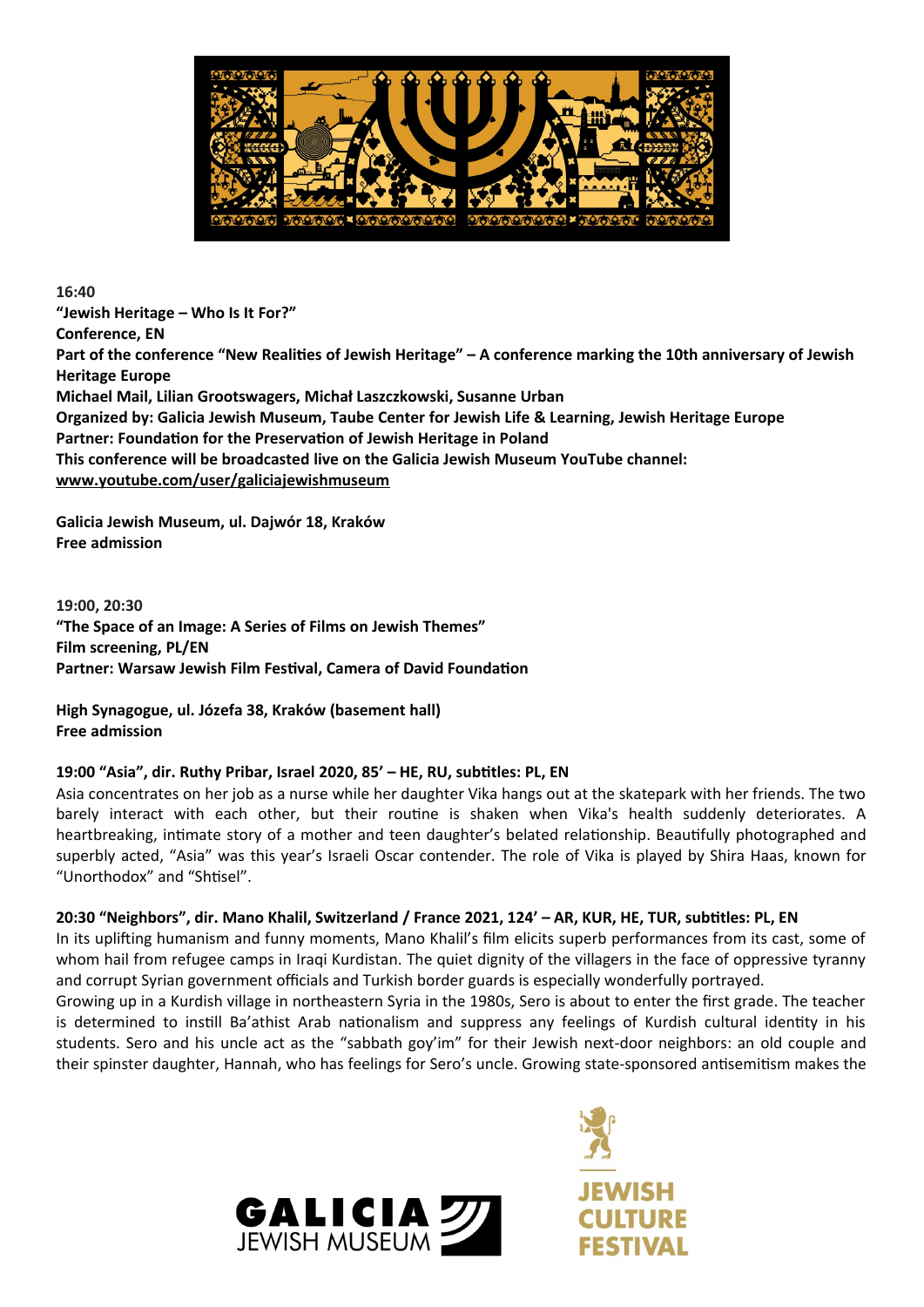

Jewish family's situation increasingly precarious: they are stripped of their Syrian citizenship and are unable to leave the country. Years later, Sero is languishing with his family in an Iraqi refugee camp when somebody comes looking for him...

Partner of the screening: French Institute in Poland.

# **TUESDAY, JUNE 28th, 2022**

**11:00 EN, 12:00 PL Curatorial guided tour: "10 Polish Cities—10 Jewish Stories" Edward Serotta, Anna Wencel Partner: Centropa**

### **Galicia Jewish Museum, ul. Dajwór 18, Kraków Free admission**

"10 Polish Cities—10 Jewish Stories" is the second permanent exhibition presented at the Galicia Jewish Museum in the Taube Family Gallery. The exhibition was created in cooperation with Centropa, one of the chief partners of the Galicia Jewish Museum. This exhibition is based on the personal stories and family photographs of ten Polish Jews. The authors intentionally give voice to the people of the exhibition, adding only explanations that are necessary to understand their specific stories. This makes the individuals' experiences of the 20th century fully heard, so that their personal stories are not lost among dates and numbers.

**15:00 "The Baal Shem Tov's Testament" Lecture, PL Prof. Jan Doktór Partner: Jewish Historical Institute**

### **Galicia Jewish Museum, ul. Dajwór 18, Kraków Free admission**

There continue to be disputes on how, when and in what circumstances was Polish Hassidism established. In the past, researchers of Judaism created a hagiographic image of a folk movement for spiritual renewal that was assumed to be founded in the 18th century by the charismatic mystic leader and miracle worker, the Baal Shem Tov (or Besht). However, contemporary knowledge of the spiritual history of Jews contradicts this vision.

Hassidism owed much to the Polish believers of Sabbatai Zevi, the false Messiah of Smyrna – who also called themselves Hassidim – and to medieval Rhine Hassidism. For decades, the name of the Baal Shem Tov was not even

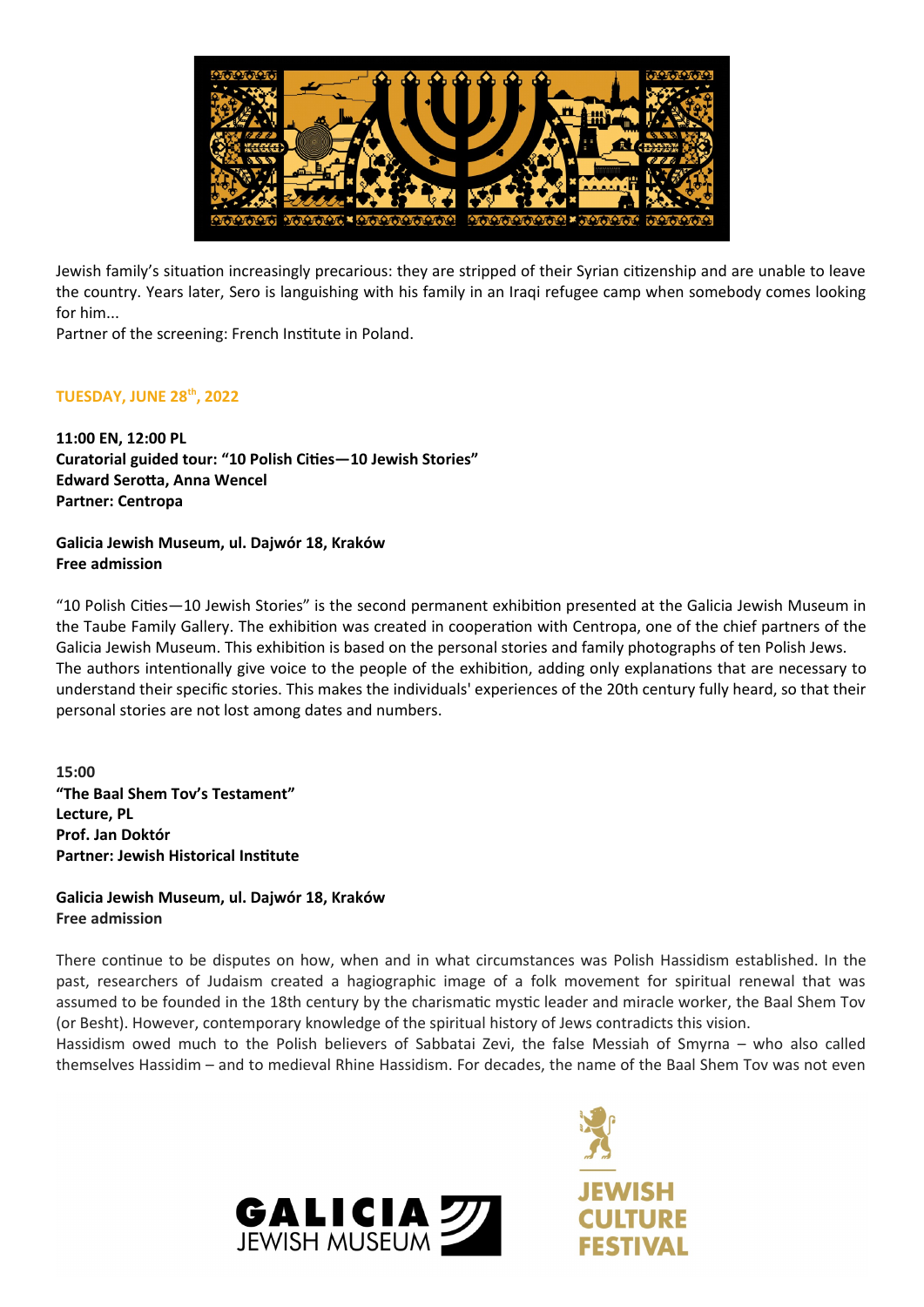

mentioned by Hassidic leaders. Why is it then that the Besht was finally considered to be the founder and the main teacher of Hassidism? It is clear that an important role was played here by a small 18th-century book, T*zaavat ha'RIVaSH*. This lecture will focus on The Testament of Rabbi Israel Baal Shem, which was published recently by Prof. Jan Doktór at the Jewish Historical Institute in Warsaw.

Prof. Jan Doktór – scholar and researcher at the Emmanuel Ringelblum Jewish Historical Institute and chief editor of Jewish History Quarterly. In his work, he focuses on Jewish spirituality, Jewish old prints and Christian missions among Polish Jews. He is an author of many several books and studies, including *Początki chasydyzmu polskiego* [*The Beginnings of Polish Hassidism*] (2004), *Misjonarze i żydzi w czasach mesjańskiej zawieruchy 1648–1792* [*Missionaries and Jews in the Times of the Messianic Turmoil 1648-1792*] (2012), *Słowa Pańskie. Nauki Jakuba Franka z Brna i Offenbachu* [*The Words of the Lord. The Teachings of Jacob Frank of Brno and Offenbach*] (2017), *Bracia, obcy czy współobywatele. Debaty chrześcijańskie na temat judaizmu i jego wyznawców w Europie do początków XIX wieku* [*Brothers, Others, or Co-Citizens. Christian Debates on Judaism and Its Believers in Pre-19-Century Europe* ] (2019). He also translates works on philosophy and religious studies. In 2021, he received the Jan Karski and Pola Nireńska Award.

#### **17:00**

**Czarne in Galicia: "Treasures. Seekers and Guardians of Jewish Memory" Meeting with the Author, PL Patrycja Dołowy, moderated by Monika Ochędowska Partner: Czarne Publishing House**

**Galicia Jewish Museum, ul. Dajwór 18, Kraków Free admission**

There is a Rosenthal sugar bowl full of gems, twelve golden eggs, and Grandpa Pinchas' mysterious map. There is a journey back in time in the footsteps of lost heritage.

In 2017, Patrycja Dołowy was asked for help – her American friend, Michelle Levy, wanted to find out something about her great-grandmother Salomea. The journey began, took an unexpected course and led in surprising directions. During this journey, Patrycja Dołowy met other searchers: American descendants of Polish Jews who came back to Poland following either a legend of a lost family treasure or a vision of a lost country. She also met Poles who have become local guardians of Jewish memory. She was intrigued by the motives behind these people's actions. What does it mean to continuously live with graves, and what does it mean to live without them? Poland is full of Jewish things: left, taken care of, taken away, appropriated, found, and those which are still waiting to be discovered. It is not gold. It is something more valuable than gold: these are the traces of millions of lives that we need to remember.



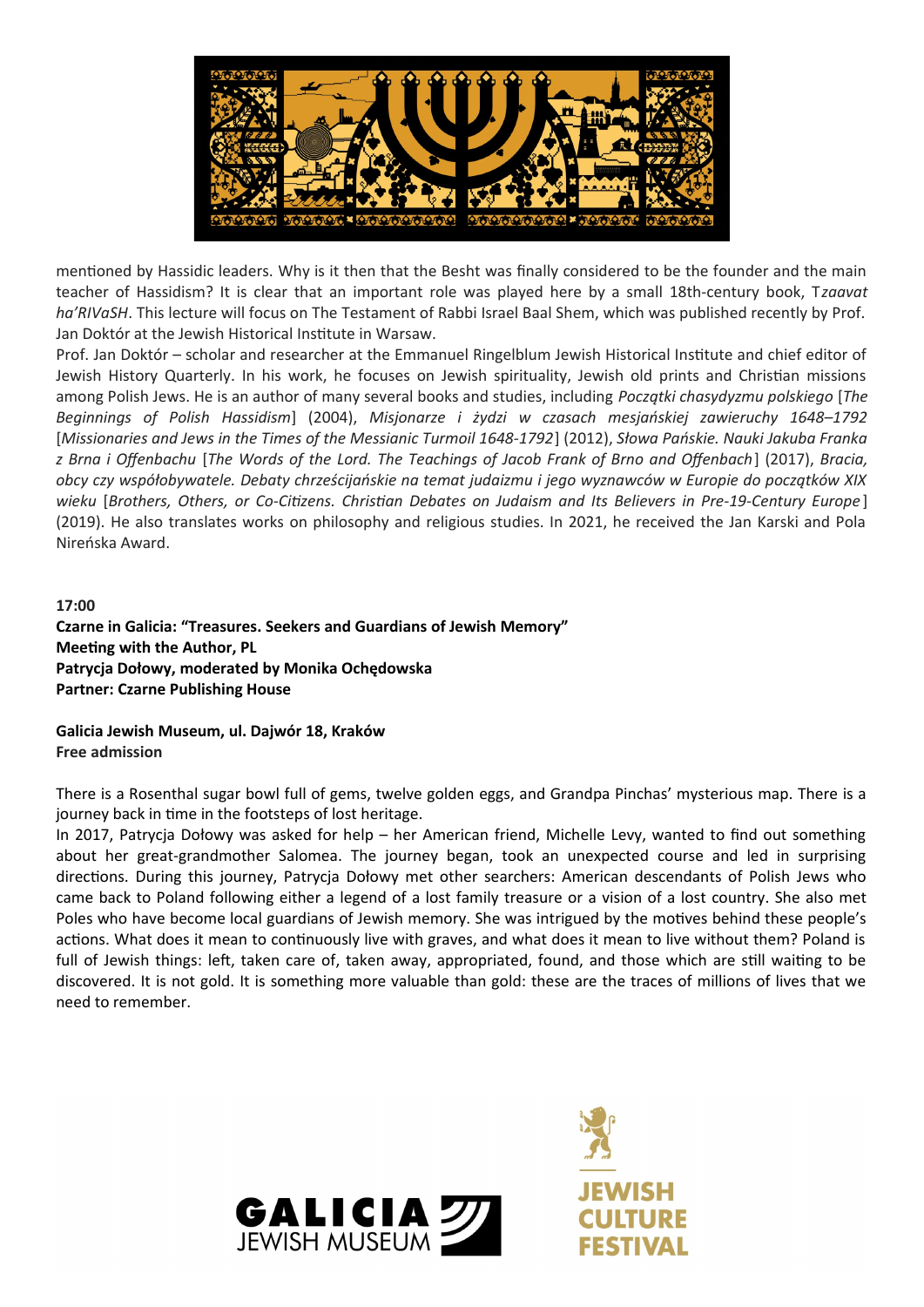

# **19:00, 20:30 "The Space of an Image: A Series of Films on Jewish Themes" Film screening, PL/HE Partner: Warsaw Jewish Film Festival, Camera of David Foundation The screenings are part of the Israeli Embassy Film Club**

**High Synagogue, ul. Józefa 38, Kraków (basement hall) Free admission**

# **19:00 "The Unorthodox", dir. Eliran Malka, Israel 2018, 99' – HE, subtitles: PL**

The film begins with a dynamic pre-credits sequence in which the central character, Yaakov Cohen (Shuli Rand, delivering a galvanizing performance), a Jerusalem widower, storms into the seminary from which his daughter has been unceremoniously expelled. The school is run by Ashkenazi Jews (hailing from Europe and Russia) who look down on the Sephardic Jews who have immigrated from Middle Eastern countries. The school's headmistress justifies her action by citing such religious transgressions as Yaakov owning a television set and his daughter wearing a skirt with a slit.

### **20:30 "Shoelaces", dir. Jacob Goldwasser, Israel 2018, 98' – HE, subtitles: PL**

"Shoelaces" tells the story of the complicated relationship between an aging father and his special-needs son, whom he abandoned while he was still a young boy. 60-year-old Reuben's kidneys are failing and his son Gadi (35) wants to donate one of his own kidneys to help save his father's life. However, the transplant committee objects to the procedure claiming that Rueben, acting as Gadi's sole legal guardian, does not have the right to authorize such an invasive procedure. Gadi, who recently lost his mother, is afraid of losing his father as well. He feels he finally has the chance to do something meaningful; to become a man and stand on his own. He's furious with the committee's decision and sets out to fight for his right to save his father's life. Through the film's portrayal of a relationship full of love, rejection and codependency, it manages to shed some light and question the importance of human life, human connection and if life is even possible without either one of them.

**19:30 The Secrets of Kosher Wine Tasting session, PL/EN Andrzej Bocheński, Łukasz Dzieduszycki Partner: Winoman**

**Galicia Jewish Museum, ul. Dajwór 18, Kraków Tickets: 130 PLN <https://app.evenea.pl/event/winakoszerne/>**



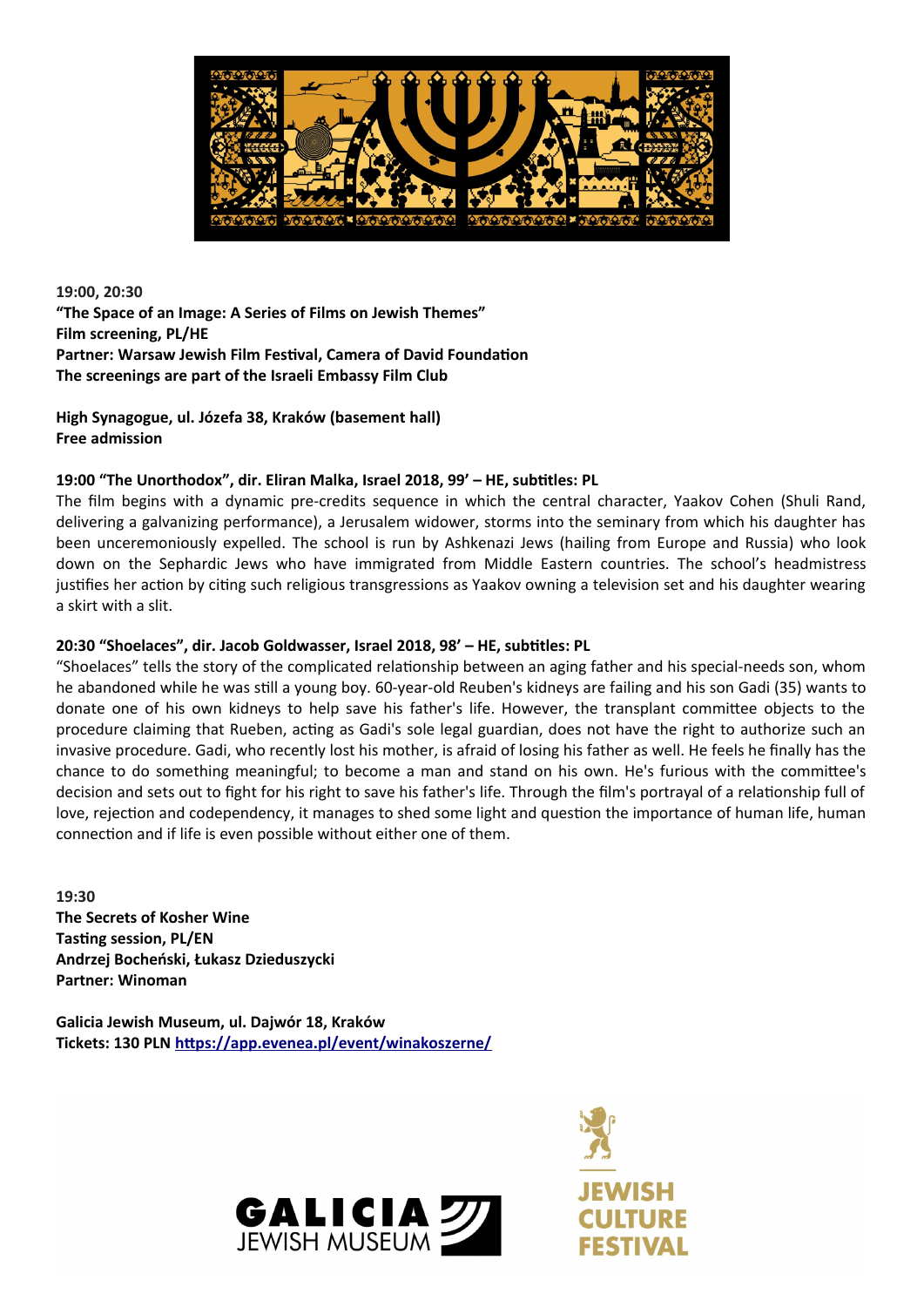

Eating kosher food is essential to those who follow Jewish religious dietary rules (kashrut). The set of rules regulating the preparation of kosher food also include guidelines for producing wine and how to grow vine – the oldest rules in the world about wine. What makes a wine kosher and does it influence its quality? Galicia Jewish Museum and WINOMAN.PL invite you to a tasting session accompanying this year's Jewish Culture Festival in Kraków. Besides tasting kosher wines, we will dig deeper into the mysteries of growing vines and the rules for producing kosher wine. We will topple myths and legends and get to know the facts.

### **WEDNESDAY, JUNE 29th, 2022**

#### **11:00 EN, 12:00 PL**

**Curatorial guided tour: "Traces of Memory: A Contemporary Look at the Jewish Past in Poland" Prof. Jonathan Webber, Anna Wencel**

# **Galicia Jewish Museum, ul. Dajwór 18, Kraków Free admission**

The permanent exhibition of the Galicia Jewish Museum, "Traces of Memory" (updated in 2016), contains a variety of themes, motifs and threads related to Polish-Jewish history and heritage. It also depicts many perspectives and an almost infinite range of possible interpretations. We would like to invite you to dive into the concept of this exhibition, to slowly and carefully explore "Traces of Memory" and to discuss these important – and sometimes very difficult – subjects with us.

**15:00 "Photographs and Dreams" A meeting with the curators of the exhibition "Sweet Home Sweet. A Story of Survival, Memory, and Returns" Discussion, PL, EN Tomasz Strug, Monika Bielak, Adam Schorin**

# **Galicia Jewish Museum, ul. Dajwór 18, Kraków This discussion will be broadcasted live on the Galicia Jewish Museum Facebook fanpage Free admission**

The exhibition "Sweet Home Sweet: A Story of Survival, Memory, and Returns" tells the story of Ryszard Ores, his family and their relationship to Poland spanning nearly a century. Ryszard had life-long fascination with photography. He constantly documented his own experiences as well as those of the people around him. The exhibition presented at the Galicia Jewish Museum is largely based on photographs from Ryszard's collection: those he took himself, as well as those he managed to save from the war. The exhibition also includes other unusual items



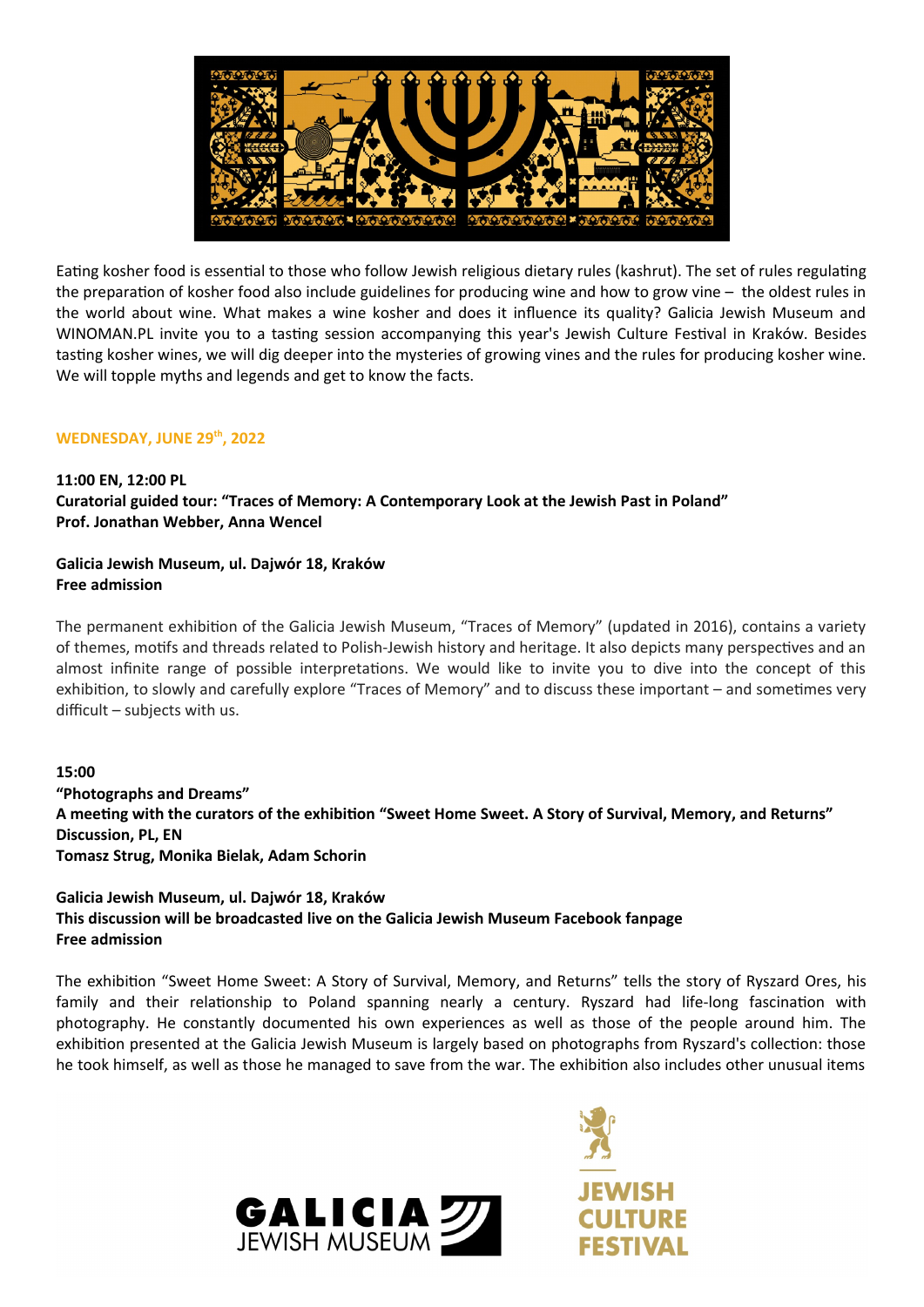

such as a typescript of Ryszard's memories written down after the war and found only after his death. The opening chapter is a description of a touching dream that "like the others, takes me into the past, as if they were a time machine."

The photographs of Ryszard Ores and the dreams he described will be discussed by the exhibition curators: Monika Bielak, Adam Schorin and Tomasz Strug.

# **17:00**

**Czarne in Galicia: "Armenia. A Closed Circuit" Meeting with the Author, PL Maciej Falkowski, moderated by Martyna Słowik Partner: Czarne Publishing House**

#### **Galicia Jewish Museum, ul. Dajwór 18, Kraków Free admission**

Not so far away, there is a country where people have lived in lockdown for over three decades. It is Armenia, which is isolated on the international arena due to the closed borders with Turkey and Azerbaijan, the bloody conflict over Nagorno-Karabakh, dependence on Russia, an extremely difficult economic situation, and the continuous decay of the state. But Armenian seclusion also has a strong mental aspect. There is an insurmountable line of otherness between Armenians and the rest of the world.

*Armenia. A Closed Circuit* is an attempt to present the complicated history of this country and understand Armenian identity. Maciej Falkowski, who has spent many years getting to know Armenia from the inside, brought from his travels fascinating stories about the Armenian past and present. He writes about the capital and the provinces, about politics and everyday life, about Nagorno-Karabakh, which is a bone of contention with Azerbaijan, but also brings stories from eastern Turkey, Georgia, Russia, the Middle East, the former Polish Eastern Borderlands, Venice and many other places to which fate tossed Armenians for centuries. His book, however, is not only a story about Armenia and the Armenians, but also about how much history can define the present day. The titular closed circuit is also an attempt to reflect on the responsibility of the elites for the fate of ordinary people, on how the ideological visions or brutal interests of the former often determine the lives of the latter for many decades.



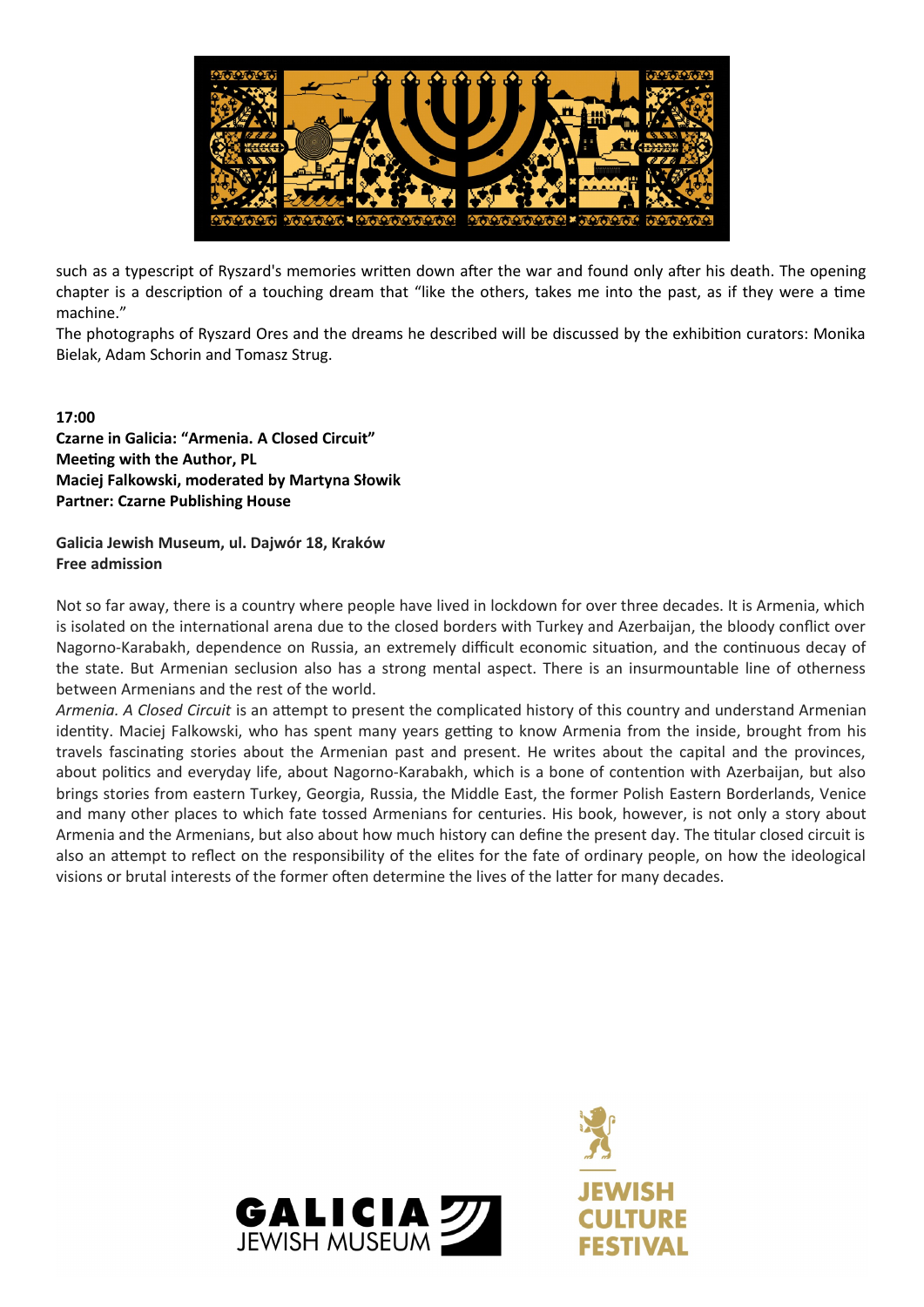

# **18:00** "On our way home" | "По дорозі додому" **Exhibition opening, PL/EN/UA Partners: UAinKRAKOW.pl, Korydor**

# **Fendler Gallery, ul. Józefa 12 Free admission**

On 24 February 2022, Ukraine was invaded by Russian military forces. Massive missile attacks hit cities and small towns across the country. Fleeing the war, more than 6 million people, mainly women and children, left Ukraine. Half of them crossed the Polish border. Almost 150,000 Ukrainians found refuge in Kraków with the help of volunteers and ordinary citizens. The humanitarian catastrophe caused by the war became a great challenge, but people could see the evidence of the best human qualities and boundless love in this chaos and horror.

The Galicia Jewish Museum presents the project "On our way home". 10 photographic stories in a public space in old Kazimierz tell about the difficult path that Ukrainians have to go through and about the essential things they carry throughout their journey – a book, a pair of dance shoes, a toy, and also their experiences, love of Cracovians and spirit of solidarity.

**18:00 Israeli Cuisine – culinary workshop Workshop, PL/EN Agnieszka Epler Partner: State Street Bank**

**Online (Zoom) To sign up for this workshop, click [here](https://us06web.zoom.us/webinar/register/WN_5lO3u-SUTzmsUyZ35DrEcQ). Free admission**

Israeli Cuisine is a blend of tastes and traditions brought to Israel, newly established as a state in 1948, by people from many different parts of the world. Chef and culinary expert Agnieszka Epler will tell us more about the phenomenon of Israeli cuisine. Author of the well-known blog "Lady Kitchen", she is passionate about strong tastes and unusual combinations. During the workshop, we will learn how to prepare things like pickings, sabich, amba, charoset, and get the recipe for a perfect shakshukah.



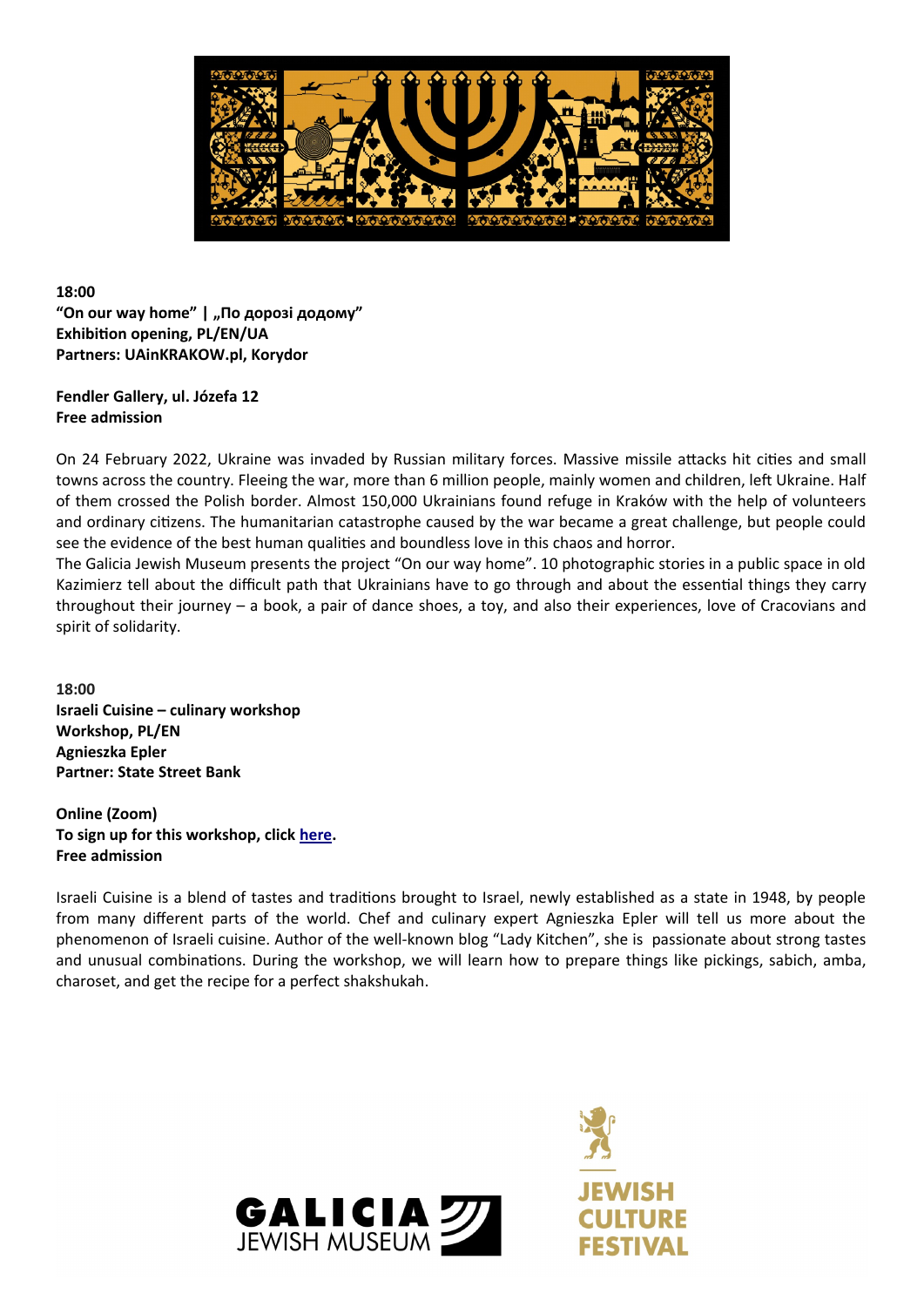

**18:00, 20:00 "The Space of an Image: A Series of Films on Jewish Topics" Film screening, PL/EN Partner: Warsaw Jewish Film Festival, Camera of David Foundation**

**High Synagogue, ul. Józefa 38, Kraków (basement hall) Free admission**

# **18.00 "March Almonds", dir. Radosław Piwowarski, Poland 1989 – PL, subtitles: EN Introduction: Dr. Joanna Preizner. This screening is part of the series "(In)separable. Difficult Subjects in Polish-Jewish Relations".**

Spring 1968, a small town somewhere in Lower Silesia. High school graduates from the local high school organize parties, fall in love, play hookey, cheat on tests, and – in spite of the grayness and absurdities of the Polish People's Republic – are happy, young and full of life. Suddenly, their existence is brutally shattered by the events of March 1968, which forces them to take a side on the political dispute, destroying friendships and resulting in difficult goodbyes.

Partners: Institute of Jewish Studies at Jagiellonian University, Warsaw Jewish Film Festival, Camera of David Foundation, New Eastern Europe

# **20.00 Warsaw Jewish Film Festival Shorts: Intimate Polish Stories – PL, subtitles: EN**

# **• "Love Story", dir. Rafał Bryll, Poland 2021, 38'**

The love story of a Jewish girl and a Pole during World War II. Romantic moments, the hell of war and chilling events. Bogdan Jastrzębski, a Righteous Among the Nations, returns to the times of the war, when he fell in love with his one and only, a Jewish girl named Krystyna Geisler. First-dates, shy kisses, the drama of the Jews in the Częstochowa ghetto, and a daring rescue action on the streets of Częstochowa under the watchful eye of the Germans that was the only way to save the life of his beloved. And then they lived happily ever after.

# **• "Towards the Light", dir. Beata Hyży-Czołpińska, Poland 2020, 27'**

Joanna, raised as an Orthodox Christian by her grandmother, graduates from a university in London and returns to the small Polish town where she was born. Knowing it would be an "intellectual desert", she is at the same time driven by desire to search for the truth. She has been studying the history of the borderlands, her hometown and the people who lived there. Her life is a struggle as she is unable to hold onto employment at the local school or community center. Volunteering with young people, she lives between the two worlds: the present, where she still searches for her own identity, and the bygone, erased world of Krynki's Jewish past.

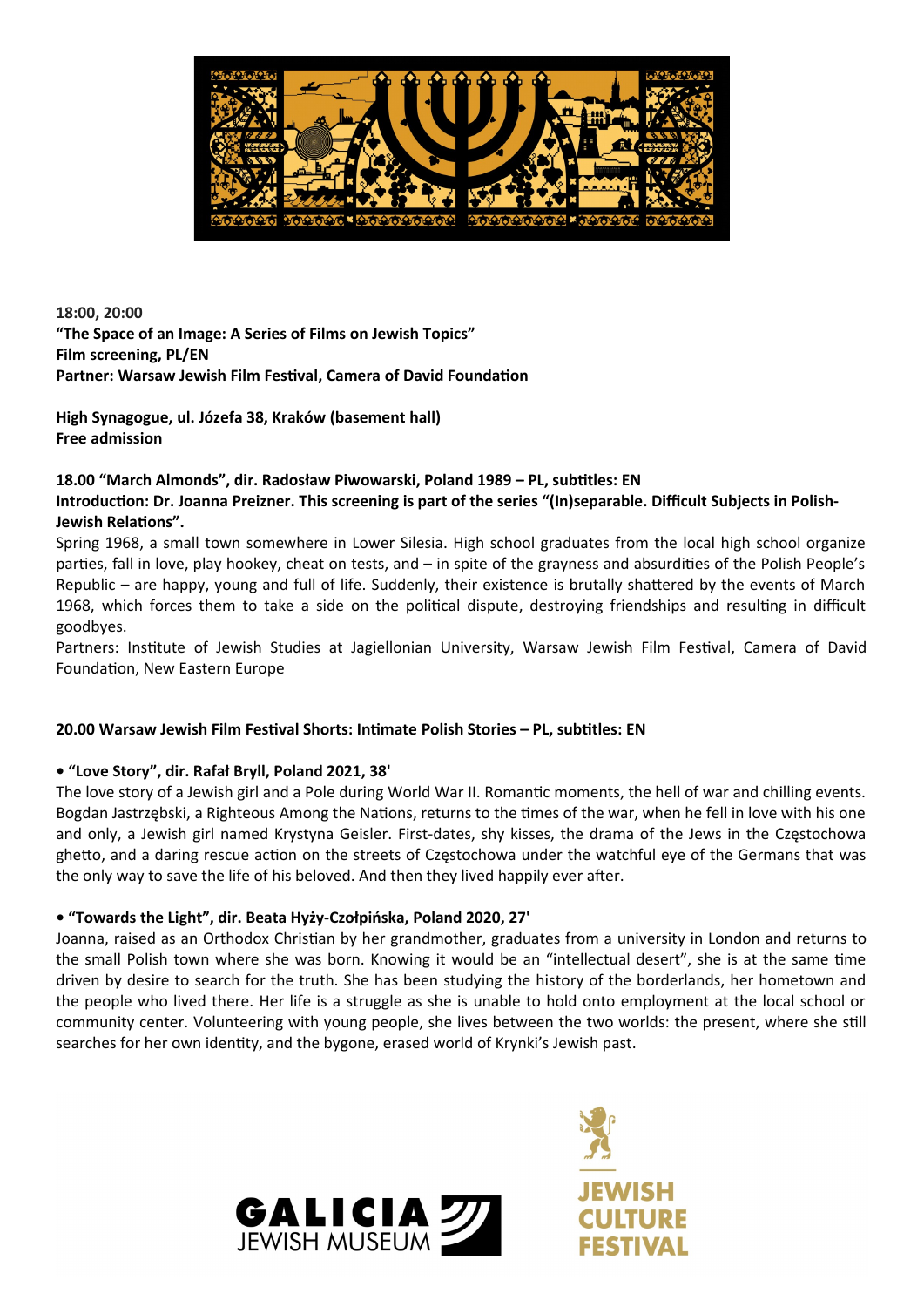

# **• "Summer 43", dir. Aneta Bussold, Poland 2020, 27'**

Summer 1943 in a Polish village. Pregnant Zosia and her mother hide a Jewish woman, Zosia's friend. The situation becomes more complicated when the baby is born. Will friendship and humanity be saved in a life-or-death situation? A story based on real events.

### **• "Jacek Sroka. The Abyss of Działoszyce", dir. Jarosław Migoń, Poland 2020, 11'**

History and art intertwine. Jacek Sroka talks about his painting "The Abyss of Działoszyce." The artist's moving confession goes from the emotions that touched him as a child years ago, to the artistic imperative he realized several decades later. The extermination of Jewish Działoszyce preserved in memory and in art. A reflection on the tragedy of a terrible time.

**20:00 "Jews and Poland: An Ancient and Complex Relationship Across Continents" Discussion, EN Dr. Edyta Gawron, Jakub Nowakowski, moderated by Yitzchak Schwartz Partner: Byron Sherwin Center in New York**

**Online (Zoom) To sign up for this discussion, click [here](https://us06web.zoom.us/webinar/register/WN_htGTMhiJTTGawiYlcbZXMw). Free admission**

While many speak of Jewish-Polish relations as something from the past, both the vibrant Jewish community in Poland today and the large Polish-Jewish diaspora in America, Israel and elsewhere continue to grapple with their relationship to Poland and the Polish people. Similarly, in the last thirty years Poles have become increasingly aware of how intertwined Polish history and the history of Jews in Poland are. How do Poles involved in the Jewish revival in Poland see the role of Jewish history in Poland? How do American Jews relate to their Polish roots? What is the future of the relationship of Jews and Poles/ Poland?

This event, jointly organized by the Galicia Jewish Museum in Kraków and the Byron Sherwin Center in New York, will explore these questions with a mixed virtual and in-person panel consisting of a member of the Kraków Jewish community, a major non-Jewish proponent of Poland's Jewish heritage, and two American Jews with Polish roots.



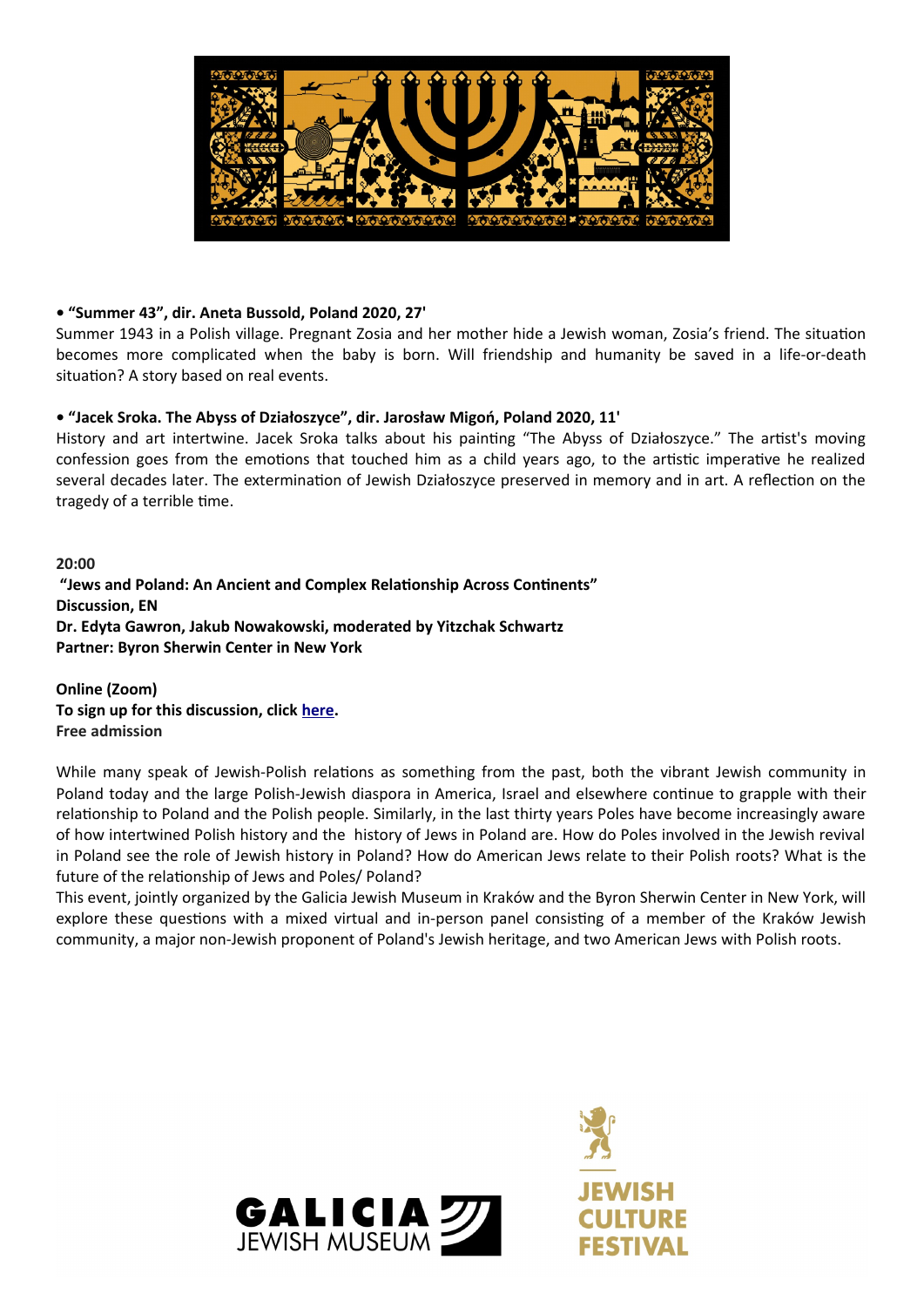

### **THURSDAY, JUNE 30th, 2022**

**11:00 Guided tour of the former Płaszów Camp Guided tour, PL Justyna Morawska Co-organized by: Muzeum KL Płaszów**

# **Starting point: Szary Dom, ul. Jerozolimska 3, Kraków Free admission, registration required: [zapisy@galiciajewishmuseum.org](mailto:zapisy@galiciajewishmuseum.org)**

The tour will focus on reconstructing the history of the camp as well as the fates of its prisoners based on archival documents: plans, prisoner files, photographs, and survivor accounts and memoirs. During the planned guided tour, the main point of reference will be the topography of the Płaszów Camp and the contemporary memorial site. During this two-hour session, participants will get the chance to become acquainted with the history of this space, which is not easy to interpret and requires a great deal of engagement and support in order to get to know it and understand it.

**17:00 Czarne in Galicia: "A Fairy-Tale City. The Many Stories of Kaliningrad" Meeting with the Author, PL Paulina Siegień, moderated by Aleksander Gurgul Partner: Czarne Publishing House**

**High Synagogue, ul. Józefa 38, Kraków (basement hall) Free admission**

Only 50 kilometers from the Polish northern border there is a city of 500,000 citizens. Today, it is called Kaliningrad. In the past, when the borders were shaped differently, it was the Prussian Königsberg and also the Polish Królewiec. It is an essentially European city. But the transformation of the former capital of East Prussia – first into the Soviet and later Russian Kaliningrad – brings a sense of weird unrest, a feeling of not fitting in which is felt in this city among both the citizens and the authorities: the local ones as well as in the Kremlin. At first sight, it is a typical Russian province, perhaps with a bigger inferiority complex, which eagerly recalls its prewar glory and compares itself to its European neighbors rather than to Moscow or St. Petersburg. But at the same time there is another city under the surface: a ghost city.



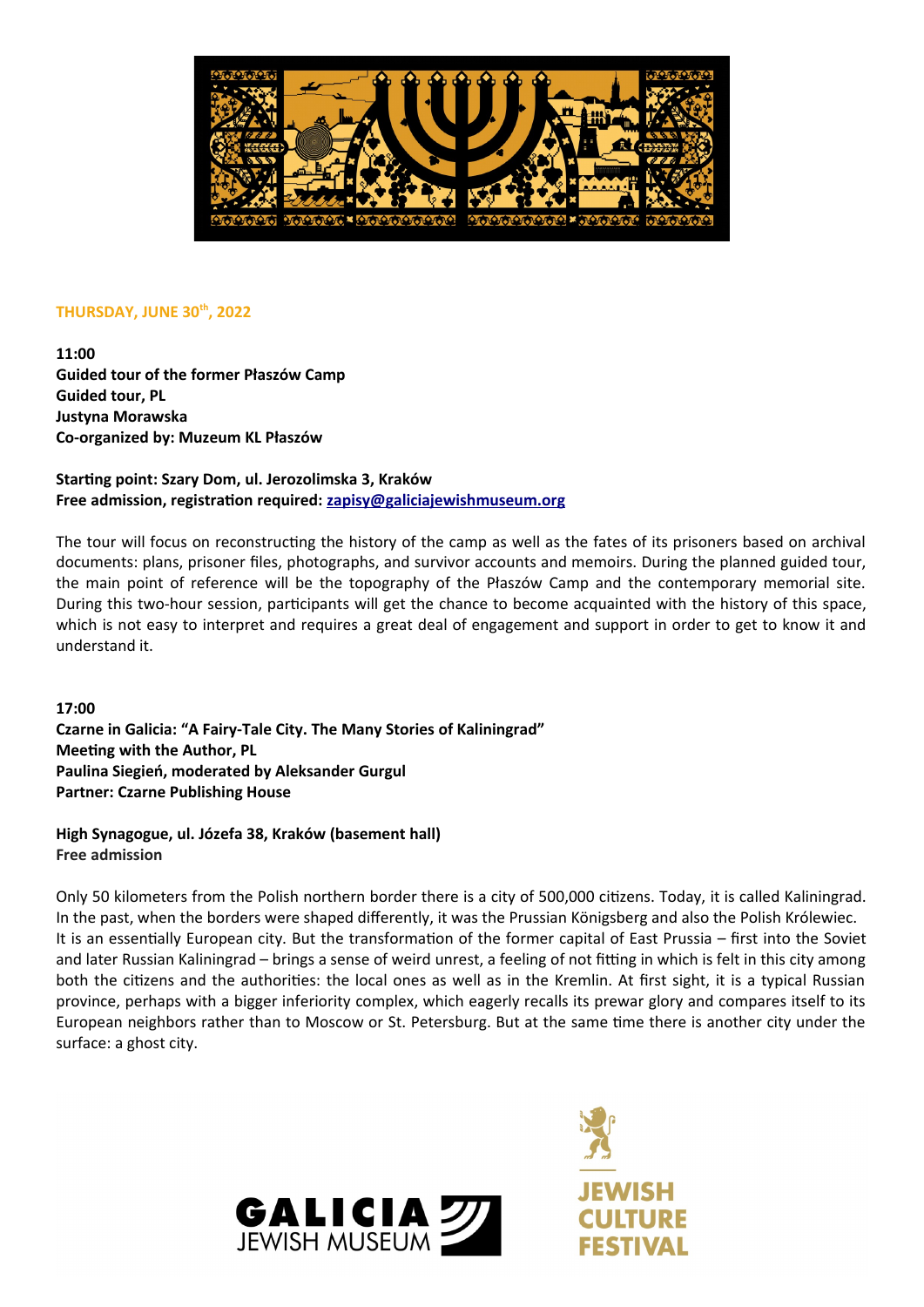

Paulina Siegień tells the story of how prewar Königsberg and postwar Kaliningrad were merged into one phantasmatic city as in a fairy tale. The memory of the past does not want to go away here. What is contemporary is reflected in what is historical. The spirit of the past does not disappear. But is it the good spirit of Immanuel Kant with his idea of eternal peace, or the gloomy and sinister spirit of the local demon Smetek?

### **18:00**

**"Some Were Neighbors: Choice, Human Behavior and the Holocaust" Exhibition opening, PL/EN Partner: United States Holocaust Memorial Museum**

**Galicia Jewish Museum, ul. Dajwór 18, Kraków Free admission**

The exhibition "Some Were Neighbors" examines some of the key questions about the Holocaust: Why was it possible? What made so many ordinary people across Europe either endorse or remain silent, in addition to the indisputable and fundamental role of Adolf Hitler and other leaders of the Nazi party? Why did so few help those most at risk? And what guided those who did not take advantage of the opportunity and did not succumb to the temptation of betraying their neighbors, showing that even in extremely difficult times there is an alternative.

**20:00 Alibi Folk. A Return to Yiddish World Concert The Alibi Sisters To buy tickets online, click [here.](https://tickets-online.galiciajewishmuseum.org/en/event/thursday-30-06-2022-2000pm-the-alibi-sisters-alibi-folk-a-return-to-yiddish-world)**

**Galicia Jewish Museum, ul. Dajwór 18, Kraków Tickets: 50 PLN**

The duo The Alibi Sisters, Anna and Angelina Zavalski, are siblings from Kyiv. Their joint creative life began in childhood, when they were soloists in the children folk ensemble "Strumochok", established by their father Oleksandr Zavalsky. Later, they created the "Alibi" project, which became very popular in Ukraine. Feeling certain limitations in pop music, the sisters decided to go deeper into world music.

The program "A Return to Yiddish World", which will be presented at the Festival, is a declaration of love to Yiddish music.

"Deeply studying the Ukrainian musical culture, we have long realized that this multinational and fascinating diverse tradition includes not only purely Ukrainian elements. The klezmer musical traditions were born on the territory of modern Ukraine. Many outstanding musicians come from our cities, towns and villages. For example, the

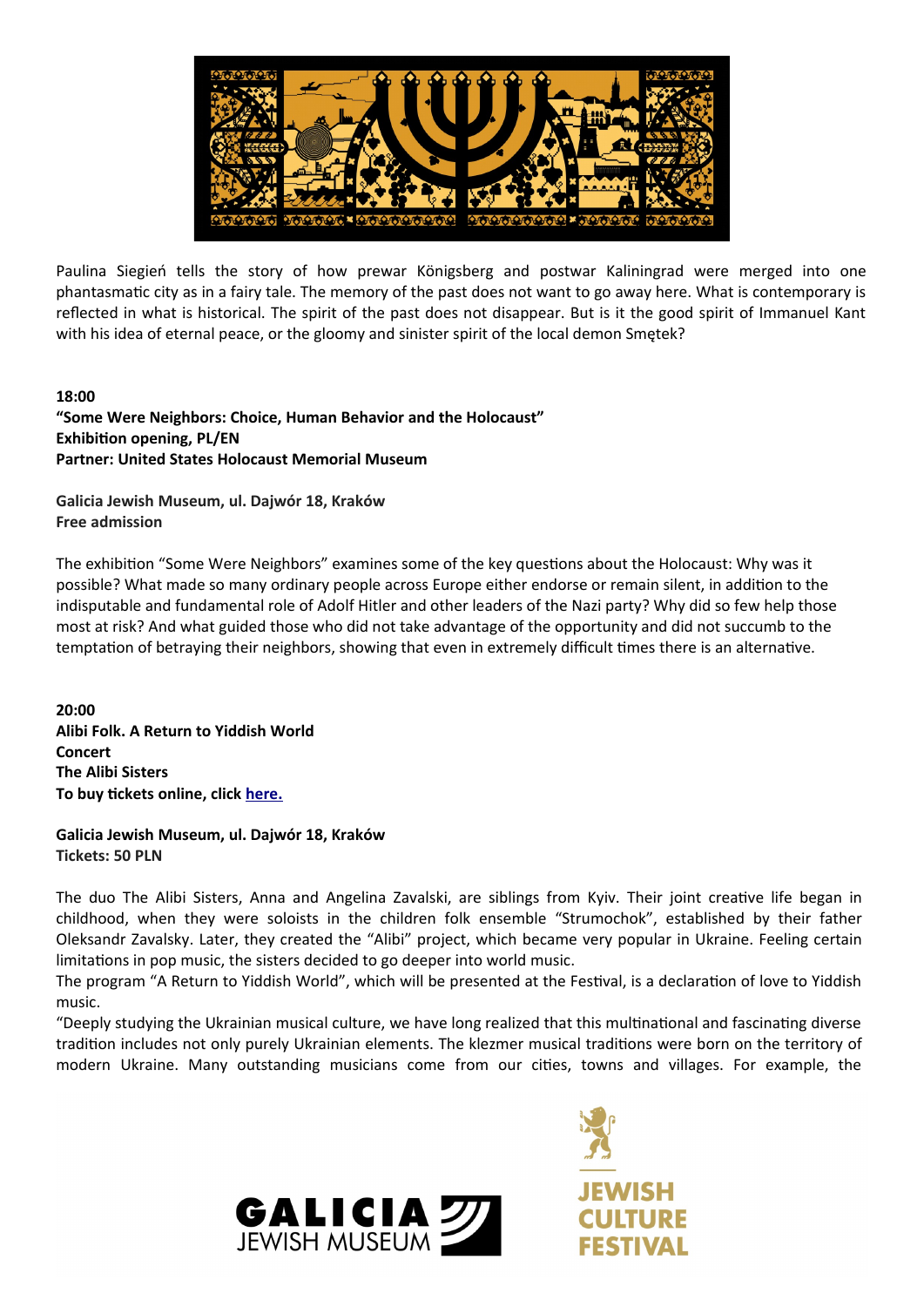

grandfather of Mina and Klara Bagelman, better known as the duo The Barry Sisters, was born in our hometown city of Kyiv.

Of course, we were inspired by the Barry Sisters' work when forming our concert program. We feel a special nostalgic magnetism in their singing, arrangements and interpretation of Jewish songs. Performing these pieces, we seem to revive a long-forgotten tradition, as if we are bringing this music back home: to Berdychiv, Monastyryshche, Uman and Kyiv. Moreover, it is important for us not only to perform these songs, we also sincerely believe that performing them, studying Yiddish, immersing ourselves in the history of Jewish life in Ukraine, we discover our country in a new way for ourselves and for the world.

"In addition to Yiddish songs, we will perform our own interpretations of several Ukrainian folk songs. It is interesting that the songs selected for our program show a very strong genetic relationship to Jewish music. This is a unique hallmark of Ukrainian culture: an amazing fusion of Ukrainian, Jewish, Polish, Roma, Crimean Tatar and Moldovan traditions. Our uniqueness is based on variety. And today we will show a small part of this colorful music map."

### **FRIDAY, JULY 1st, 2022**

**11:00 "Kraków's Jews: Water and Steam" Lecture, PL Dr. Hanna Kozińska-Witt, Dr. Przemysław Zarubin Organized by: Center for the Study on the History and Culture of Kraków Jews, Jagiellonian University**

**Galicia Jewish Museum, ul. Dajwór 18, Kraków Free admission**

The theme of this year's Festival, "Water", is a brilliant theme which allows us to tell the story of the industrial history of Kraków's Jews and their activities in municipal politics. How did the Jewish industrialists engage in ideas such as backfilling the Vistula and digging a channel between the Vistula and Danube? What was the role of water in the operations of many Jewish industrial companies? And what was the role of Jewish industrialists in the economic life of the city?

**15:00 Chris Schwarz Memorial Lecture: "Choice and Human Behavior in the Holocaust" Discussion, PL/EN Prof. Jan Tomasz Gross, Prof. Michał Bilewicz, moderated by Dr. Krzysztof Persak Partner: United States Holocaust Memorial Museum**



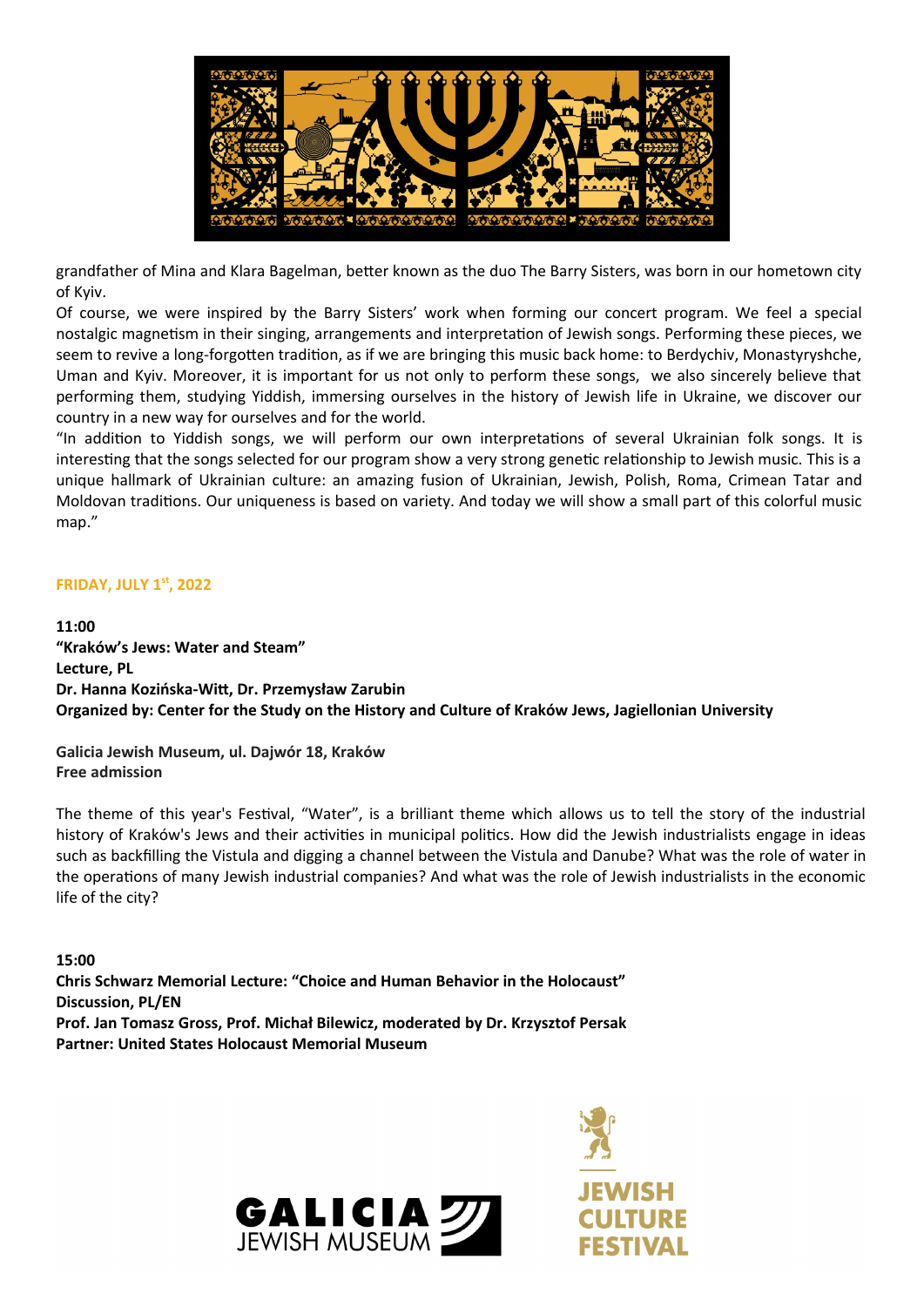

# **Galicia Jewish Museum, ul. Dajwór 18, Kraków**

**This discussion will be broadcasted live on the Galicia Jewish Museum Facebook fanpage Free admission**

The period of World War II, including the extermination of European Jews, provides many examples of attitudes of ordinary people against evil. Through examination of this history, moral and ethical issues are raised that are related to the attitudes and actions of people in the face of the Holocaust.

**17:00 "Alive and Destroyed: A Meditation on the Holocaust in Time" Meeting with the Author, EN Prof. Jason Francisco**

**Galicia Jewish Museum, ul. Dajwór 18, Kraków Free admission**

*Alive and Destroyed*, published by the prestigious Daylight Publishing House, is a summary of a many year photography project by Jason Francisco. The book contemplates the long aftermath of the twentieth century's most notorious crime, drawing on contemporary scholarship, with a focus on dispersed and remote locations in the Holocaust's vast geography.

Jason Francisco is an artist and essayist, documenting memory and new directions in the art of witness.

**19:00 Kabbalat Shabbat – an evening service by the progressive Jewish community Progressive Shabbat service, PL/EN/HEB Organized by: Or Hadasz – The Progressive Jewish Community of Kraków**

**Galicia Jewish Museum, ul. Dajwór 18, Kraków Free admission, registration required: [kontakt@orhadasz.pl](mailto:kontakt@orhadasz.pl)**

The musical Shabbat will be led by Ryfka Foremniak, Cantor of the Or Hadasz community, accompanied by Neal Brostoff (piano).



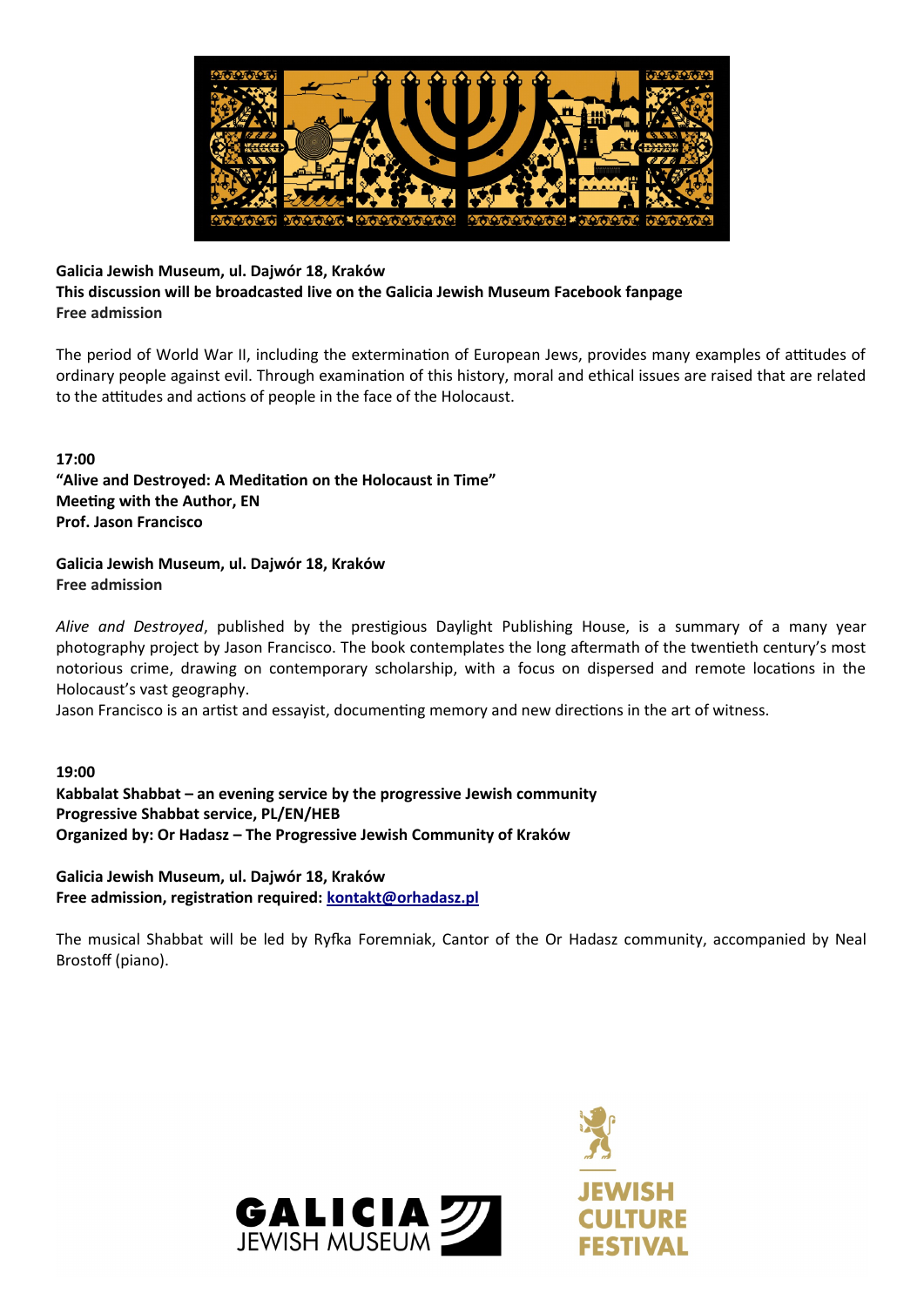

### **SATURDAY, JULY 2nd, 2022**

**11:00**

**"Anti-Zionism in Israel and in the World" Discussion, PL Arie Golan, Jacek Stawiski, Bartosz Duszyński, moderated by Dr. Ewa Węgrzyn Partners: Theodor Herzl and Ozjasz Thon Center for Research on Contemporary Israel and Polish-Israeli Relations, Institute of Jewish Studies at Jagiellonian University**

**Galicia Jewish Museum, ul. Dajwór 18, Kraków Free admission**

Anti-Zionism and antisemitism are in a dangerous relation. In today's world, under the slogans of anti-Zionism, it is more and more common to not only criticize the Israeli authorities but also to completely reject the contemporary Jewish state. Where did contemporary anti-Zionism come from and what are its faces? This topic will be discussed by Jacek Stawiski, a Polish journalist and editor, Arie Golan, an Israeli journalist, and Bartosz Duszyński.

**11:00 "Photos in a Jar: The Unusual Story of Survival and Post-war Returns of Ryszard Ores" Guided tour, PL Małgorzata Fus Partner: Walkative!**

**starting point: Galicia Jewish Museum, ul. Dajwór 18, Kraków Free admission, registration required: [zapisy@galiciajewishmuseum.org](mailto:zapisy@galiciajewishmuseum.org)**

This story has everything: Jewish ancestors – who were Polish patriots fighting with Piłsudski for Polish independence, tickets for a ferry to America, kosher sausages, love, war, and the Shoah. Above all, this story also includes photographs from the Kraków Ghetto, hidden in a jar and buried on the way to the Płaszów Concentration Camp. We would like to invite you on a guided tour following the footsteps of Ryszard Ores, a Cracovian, Jew, and Holocaust Survivor, who never forgot his hometown, even after settling in the US in the post-war years.

During the tour, we will go to the places associated with Ryszard's pre-war life and the area of the former ghetto, where Ryszard worked as a paramedic and from which his family was deported to Bełżec. We will also go to the places to which he returned after the war.



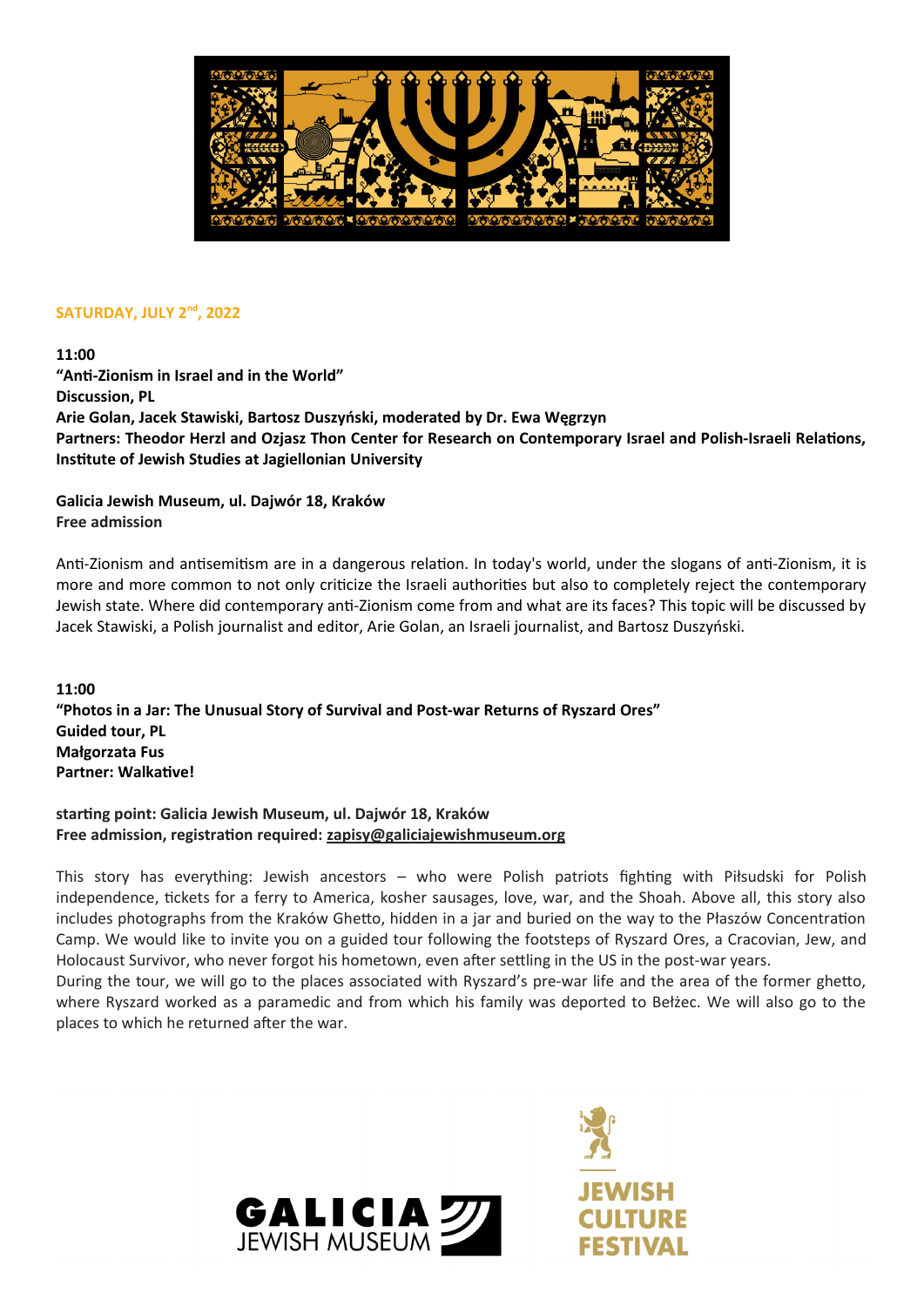

# **14:00 Dreidels and Hamantaschen Workshop for children, PL**

Galicia Jewish Museum, ul. Dajwór 18, Kraków Free admission, registration required: **[zapisy@galiciajewishmuseum.org](mailto:zapisy@galiciajewishmuseum.org)**

The workshop "Dreidel and Hamantaschen" is based on the book of the same title. During the workshop, the children will get to know selected aspects of Jewish culture: especially Jewish holidays and customs related to them. Using texts from the book, ritual items (candlesticks, dreidels, etc.), and coloring books, we will create a calendar of Jewish holidays illustrated by our own artworks inspired by the workshops. Participants will receive a free copy of the book.

**17:00 "Words, Images, Reflections" Author's meeting, PL Bogdan Frymorgen, led by Łukasz Wojtusik Partner: Austeria Publishing House**

**Galicia Jewish Museum, ul. Dajwór 18, Kraków Free admission**

In 2022, the Austeria Publishing House issued two books by Bogdan Frymorgen, an experienced journalist and London correspondent for the radio station RMF FM. Frymorgen has had several exhibitions and published many photography albums. He supervises photography and literary projects. A father and a husband who only recently became a grandfather, he is a self-described curious traveler. Frymorgen's photography and prose universalize humanity and describe the human condition in various contexts. The setting is never only simply a place. Time stops being linear. The photographer only seems to take photographs. In reality, the photographer brings order to the world on their own terms.

*Frymografia* is a multithreaded essay on perceiving the world and the author's personal love of photography. Using photographs as a foundation, Frymorgen describes his subjective relation with reality through his photo camera. *Sena* is a few dozen pages of prose that is more a poem on love, memory, and the loss of a beloved dog.

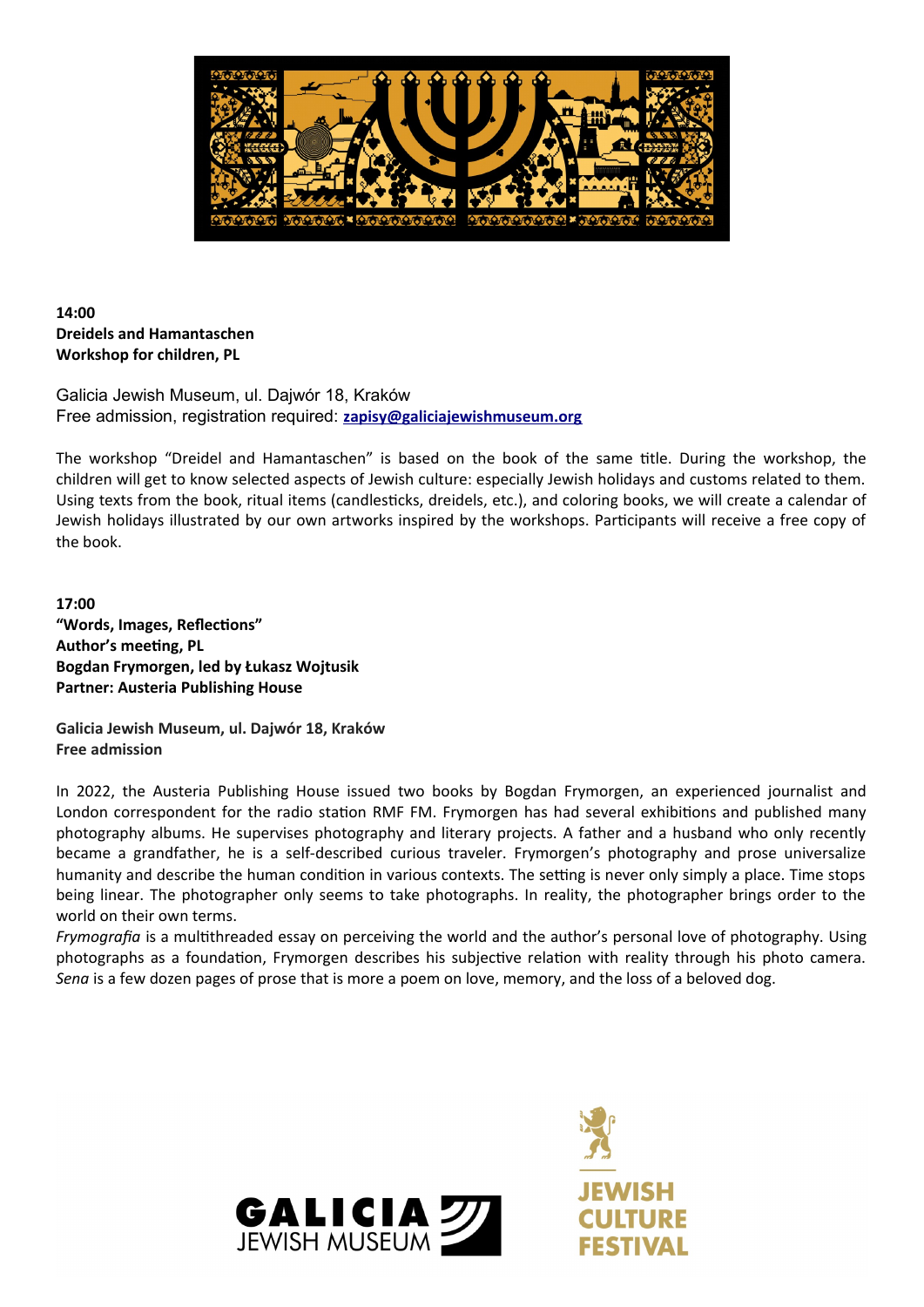

### **SUNDAY, JULY 3rd, 2022**

**11:00 "Kazimierz Not Obvious" Guided tour, PL Bartosz Wencel**

**Starting point: Galicia Jewish Museum, ul. Dajwór 18, Kraków Free admission, registration required: [zapisy@galiciajewishmuseum.org](mailto:zapisy@galiciajewishmuseum.org)**

Szeroka Street, Miodowa Street, Nowy Square – each person visiting Kazimierz goes to these places and gets to know the history of this currently very fashionable district, which used to be a separate town. But is Kazimierz only these places? Did Jewish life flourish only in these areas? Were synagogues built in different districts or only in the Jewish district? We would like to invite you to a guided tour through the Kazimierz of rabbis, Hassidim, thinkers, journalists, servants, doctors, and sportsmen/sportswomen; through the district of religious and educational revolutions, of normal and unusual people; the district which reaches far beyond the area commonly known as the "Jewish town".

**11:00 "**מים**, Water, Woda". Art workshop for children. Workshop, PL**

Galicia Jewish Museum, ul. Dajwór 18, Kraków Free admission, registration required: **zapisy@galiciajewishmuseum.org**

Water is the source of life, it brings coolness and relief to people and animals. Without water, we would all die. Water can cleanse us, but, like the waters of the Biblical flood, it can also be dangerous. During the workshop, we will look at different depictions of water. We will follow Biblical stories such as Noah's Ark, or Jonah's travel through the seas inside a whale, and together with Moses we will part the Red Sea when escaping Pharaoh. Are you ready for an adventure?

**18:30 "Classical Polish and Ukrainian Jewish Music: An Overview" Lecture, EN Neal Brostoff**